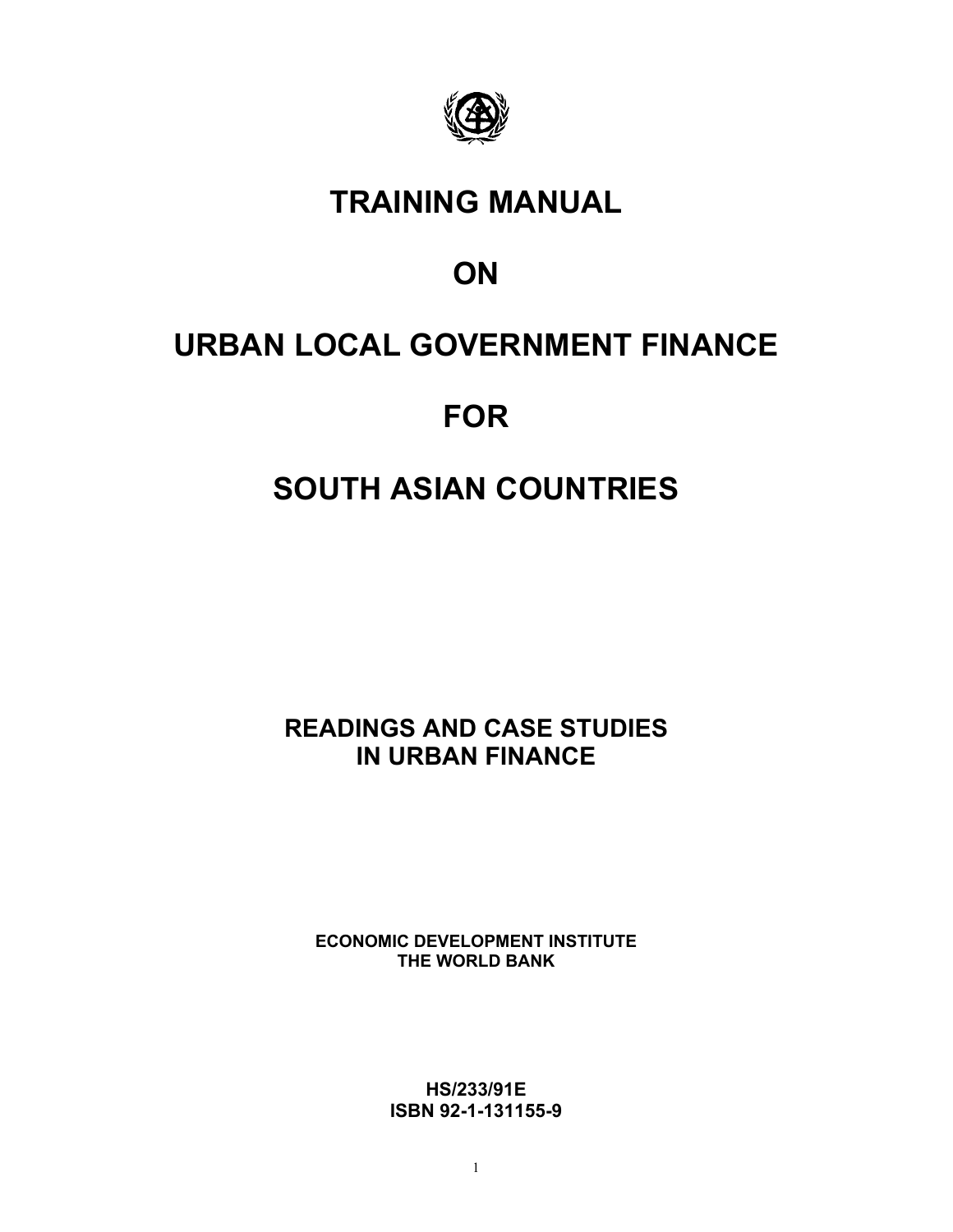## **FOREWORD**

The United Nations Centre for Human Settlements (Habitat) and the Economic Development Institute of the World Bank place high priority on training as an element of human settlements strategies. As one of their activities in this area, they organize training courses and workshops, conducted in collaboration with local training institutions in developing countries and, often, sponsored jointly with other agencies, such as the United Nations Development Programme (UNDP), the United States Agency for International Development (USAID) and Deutsche Gesellschaft für Technische Zusammenarbeit (GTZ). The principal objectives of these training programmes are to promote new approaches and techniques, to train trainers, and to develop and test training materials.

An important element of the Centre's training strategy is the strengthening of local-government financial-management capabilities. Municipal governments in many developing countries face immense challenges, having to cope with the physical and social costs of rapid urbanization from a low economic base. Efforts to improve living conditions in urban areas are frequently undermined by poor financial management, aggravating the problem of the scarcity of resources by misusing those that exist. Financial mismanagement is translated into inadequate services and a deteriorating environment potholed roads, low water pressure, and drains choked with refuse, among other things.

Sound financial management is, therefore, an integral part of any human settlements development strategy. This manual describes the components of sound financial management - revenue generation, budget formulation and execution, financial information and control - and prescribes and illustrates a strategy for reform - a process by which central and local governments understand and commit themselves to a series of comprehensive measures to provide a sound financial base for municipal government over time by planned and feasible stages. An illustration is provided by a case study, which runs through the various stages of this Manual. Readers are asked to go through stages of analysis, calculation and choice aimed at putting an imaginary - but not too imaginary - city "back on its feet", not just in terms of finance but in terms of the services which money can buy.

Sound settlements management is seen as a key element in placing developing countries on a sustainable path to economic, social and physical improvement and in achieving die goals of the International Development Strategy for the Fourth United Nations Development Decade, 1991-2000. Expanding the human resources required for settlements management is a fundamental requirement, and this Manual is one of a series intended to assist training institutions in developing countries in the strengthening of their curricula in the human settlements sector.

This training manual, titled "Readings and Case Studies in Urban Finance" has been developed and tested in two courses in South Asia, jointly sponsored by the United Nations Centre for Human Settlements (Habitat), the Economic Development Institute of the World Bank and assisted by United Nations Development Programme. One of these courses also benefited from assistance of the Government of the Netherlands. A similar training manual has been produced and tested in three training programmes in Eastern and Southern Africa. The original training materials were produced by a team consisting of Professor Kenneth Davey, David Gossman and Philip Gidman, and they have been edited by Professor Davey in collaboration with the staff of the UNCHS (Habitat) Training Unit.

Dr. A. Ramachandran Under-Secretary-General Executive Director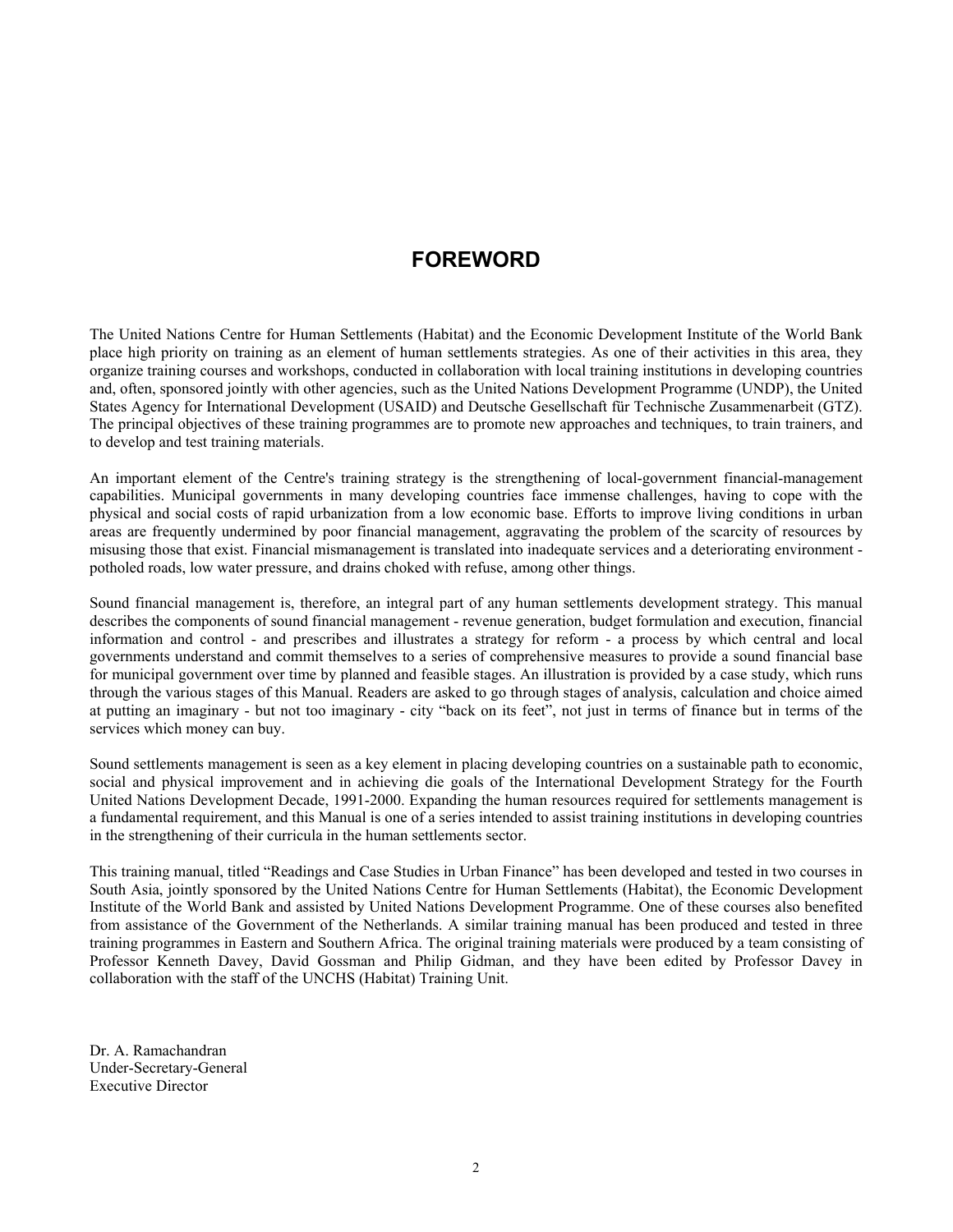| Foreword                    |        |                                                                                                                                                             | Pages<br>2     |
|-----------------------------|--------|-------------------------------------------------------------------------------------------------------------------------------------------------------------|----------------|
| Trainers' Notes             |        |                                                                                                                                                             | $\overline{4}$ |
| <b>PART ONE</b>             | I.     | <b>INTRODUCTION</b><br>Reforming Municipal Finance                                                                                                          | 5<br>5         |
|                             | Π.     | Case study: Dagpur City Council. Stage 1: Analysis and Strategy                                                                                             | 10             |
| <b>PART TWO</b>             |        | <b>REVENUE GENERATION</b>                                                                                                                                   | 18             |
|                             | III.   | Revenue Generation: Introduction                                                                                                                            | 18             |
|                             | IV.    | Local Taxation: General Considerations                                                                                                                      | 21             |
|                             | V.     | Charging: General Principles and Practices                                                                                                                  | 32             |
|                             | VI.    | Charging: Specific Applications                                                                                                                             | 40             |
|                             | VII.   | Local Revenue Administration                                                                                                                                | 47             |
|                             | VIII.  | <b>Intergovernmental Transfers</b>                                                                                                                          | 51             |
|                             | IX.    | Domestic Borrowing                                                                                                                                          | 60             |
|                             | X.     | Case Studies:<br>A: Dagpur Municipal Council. Stage II: Revenue Estimation<br>B: Dagpur's Water Supply                                                      | 66<br>74       |
| <b>PART THREE BUDGETING</b> |        |                                                                                                                                                             | 76             |
|                             | XI.    | <b>Budget Functions and Formats</b>                                                                                                                         | 76             |
|                             | XII.   | Revenue Estimation                                                                                                                                          | 81             |
|                             | XIII.  | <b>Expenditure Estimation</b>                                                                                                                               | 83             |
|                             | XIV.   | Balancing the Budget                                                                                                                                        | 88             |
|                             | XV.    | Case Studies:<br>A: Dagpur Municipal Council. Stage III: Expenditure Planning and Forecasting 90<br>B: Dagpur Municipal Council. Stage IV: Annual Budgeting | 94             |
| <b>PART FOUR</b>            | XVI.   | <b>FINANCIAL CONTROL</b><br>Accounting                                                                                                                      | 99<br>99       |
|                             | XVII.  | <b>Budgetary Control</b>                                                                                                                                    | 104            |
|                             | XVIII. | Miscellaneous Financial Controls                                                                                                                            | 108            |
|                             | XIX.   | Auditing                                                                                                                                                    | 112            |
|                             | XX.    | Case Studies:<br>A: Gulshan Municipal Council. Stage I<br>B: Gulshan Municipal Council. Stage II                                                            | 125<br>127     |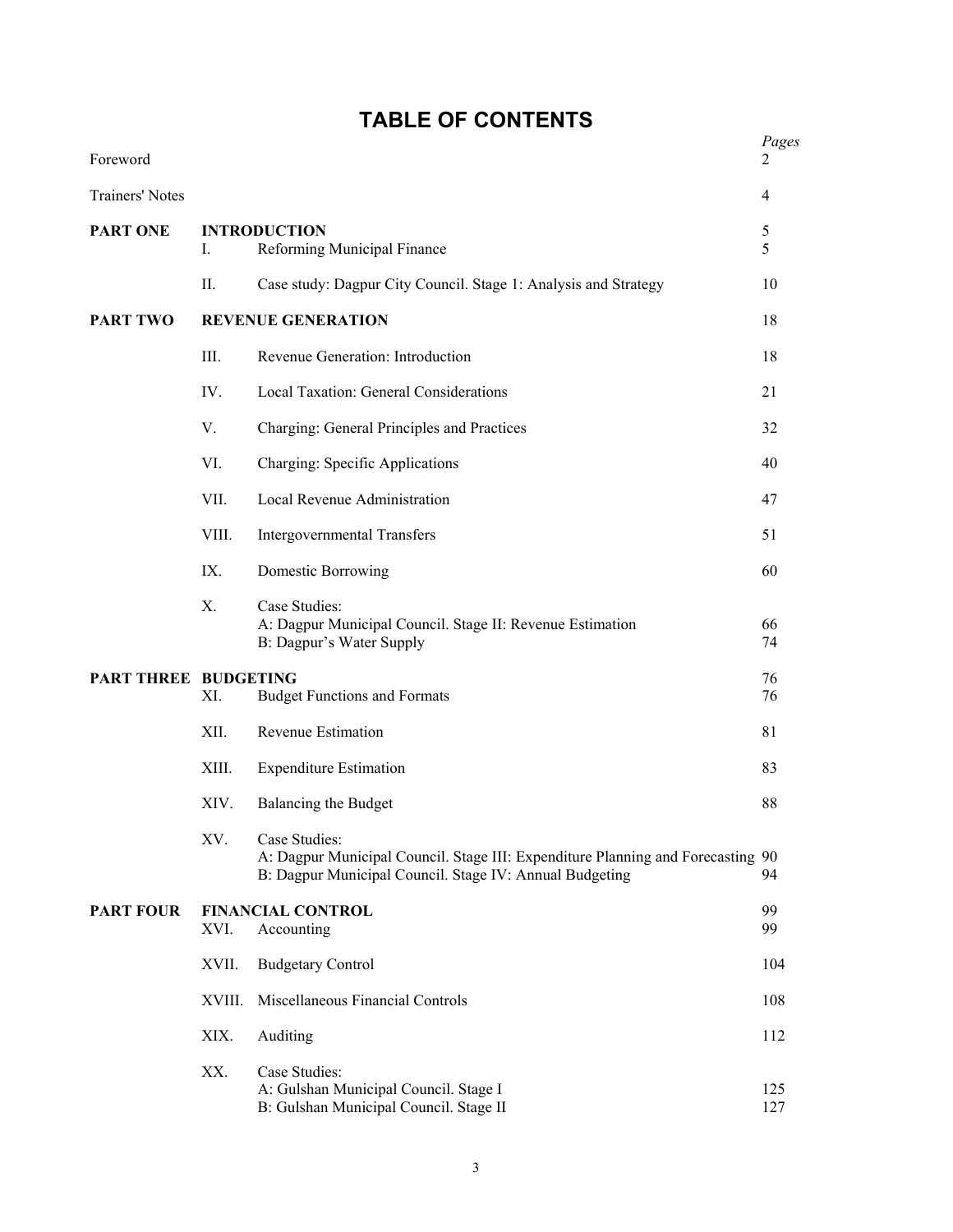## **INTRODUCTORY TRAINER'S NOTES**

This volume contains material for use in courses on urban financial management, particularly in relation to the rapidly growing cities and town in Africa. Such courses may be of different types and durations. On one hand they may be part of a larger curriculum for a post-graduate degree/diploma or a professional qualification. In such cases the course will be one of a number running concurrently, and the subject matter may occupy one or two sessions a week over one or two terms or semesters: candidates will be subject to some form of individual assessment. On the other hand, urban financial management may be the focus of a short seminar or course from central- or local-government officials, lasting perhaps from a week to a month, but not leading to any specific qualification: there will be no individual assessment and the emphasis will be on group discussion and problem-solving.

The material can be used in either context. By using the case exercises selectively, the subject matter could be compressed into a course of 10 days. Candidates preparing for a post-graduate or professional qualification, however, would be expected to read a wider literature, as this volume provides only a basis of lecture notes and illustrative exercises.

The volume has two components. The first is a set of readings on each of the main elements or topics of municipal financial management, including principles of revenue generation, individual types of municipal revenue, the various stages of the budgetary process, financial control and auditing. These readings are designed as a preface to seminar discussion. Ideally, participants would be asked to read the appropriate chapters the night before each day's discussions and to prepare contributions to the debate linked to their own experience.

The second component is made up of the case studies. These comprise an interlinked series of exercises covering the process of financial reform in an imaginary city (the city is not entirely imaginary; data from a number of real cities have been combined). The purposes of the case studies are:

- (a) To illustrate the processes described in the readings;
- (b) To give participants confidence in undertaking simple numerical analysis and to overcome any insecurity in considering the use of the processes of financial management;
- (c) To illustrate the concept of a strategic, medium-term approach to improving the financial performance of a municipal government;
- (d) To introduce variety into a curriculum.

The case studies are designed for small group work. However, they can be undertaken as individual written assignments and assessed for post-graduate or professional qualifications. Group work can be combined with individual assignments; for example, stage II (chapter X) involves a number of self-contained exercises which can be farmed out to individual members of a working group to undertake and report back.

The case studies do not have to be undertaken in their entirety. They can be used selectively according to the time available and the seniority and experience of the participants. For example, at stages II and III, only one of the servicecosting exercises (education, refuse collection or roads and street lighting), might be undertaken to illustrate a zero-based, unit-costing approach. Tutors can simply feed in the results of the other exercises when needed in stage IV. Stage IV can be shortened by requiring participants to complete profiling in respect of one or two items only; the remainder can then be supplied for use in the budget-monitoring exercise.

It is difficult to predict accurately the amount of time required for the group work. Experience suggests that it is better to timetable group exercises in the afternoon with report-back, plenary sessions at the beginning of the following morning. This gives groups the opportunity to extend work into the evening if necessary; this type of activity also tends to command more attention after lunch than does general discussion.

The case studies are, of necessity, oversimplified to fit into the constraints of a curriculum. Undertaking these processes in real life would involve far more detailed information and far more time. This should be mentioned to participants at the outset, though it is readily understood by them.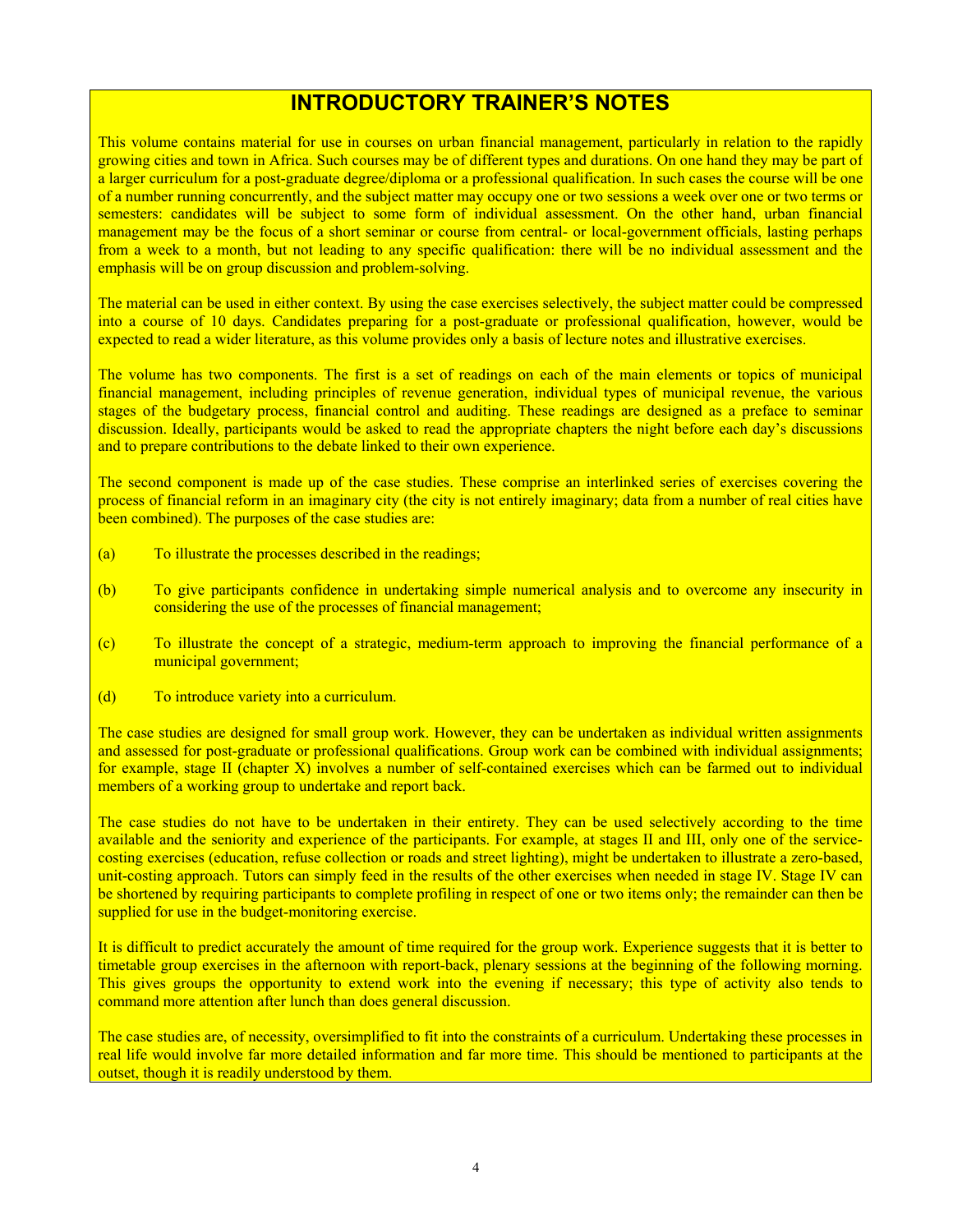# **PART ONE: INTRODUCTION**

# **I. REFORMING MUNICIPAL FINANCE**

#### *Trainers' notes*

This chapter sets urban financial management in its context and outlines the agenda of issues to be examined in the course. It should be used as preparation for a discussion in which participants analyse and compare:

- (a) The general problems of urbanization
- (b) The system of urban government
- (c) The specifically financial problems of their own countries and cities.

Oral presentation may be invited in respect of each city or country represented, using the chapter as a framework.

If the course is international, it is particularly important that institutional differences in the various systems of urban government are identified in this initial discussion. Later discussion of individual issues can be very confused if participants do not realise that systems are not uniform: e.g., that water supply is a municipal responsibility in country A but that of a State-level enterprise in B.

Finally, this chapter aims to make participants conscious, from the outset, of the multi-faceted nature of urban finance and the usual need for reform on a broad front. It introduces the idea of strategic management; i.e., of a comprehensive multiyear approach to strengthening financial management. Changes which might encounter resistance may be acceptable when planned to take place in progressive stages over a number of years.

## *A. The urban context*

- 1. During the last quarter of the twentieth century, the population of urban areas in developing countries is likely to grow by 1 billion. Some individual cities are growing by 250,000 to 500,000 people annually. Whether this is good or bad is academic; measures to stem population growth or rural-urban migration might or might not reduce the rate of urbanization, but its scale over the next two decades will still be massive and unprecedented.
- 2. Urbanization involves costs to the public sector, which amount to large shares of total public spending. Dense human settlements require levels of servicing - for health reasons, if no other - which are not essential elsewhere. Rising incomes increase demands for water, electricity, road space, telephones and similar public services. Expectations for urban amenities and appearances are high, and the costs of providing them are also high. The growth of large cities often involves diseconomies of scale in some types of infrastructure - long pumping distances for water and travelling distances for commuters, for example. In some of the largest metropolitan areas, geographical shape and terrain accentuate the costs of growth: Bangkok, Lagos and Rio de Janeiro are cases that come to mind.
- 3. As a result, urban areas in developing countries are demanding rates of investment that are far higher than those achieved (or needed) by the cities of Europe and North America during their periods of rapid growth. Heavy investments give rise to high levels of current expenditure, and these combined demands pose considerable problems for national and local governments. They place heavy strains upon absolute levels of public resources: they add to political conflicts over the allocation of resources between regions or between town and country: they may endanger national investment priorities, particularly efforts to contend with the conditions of rural poverty which produce much pressure upon urban areas.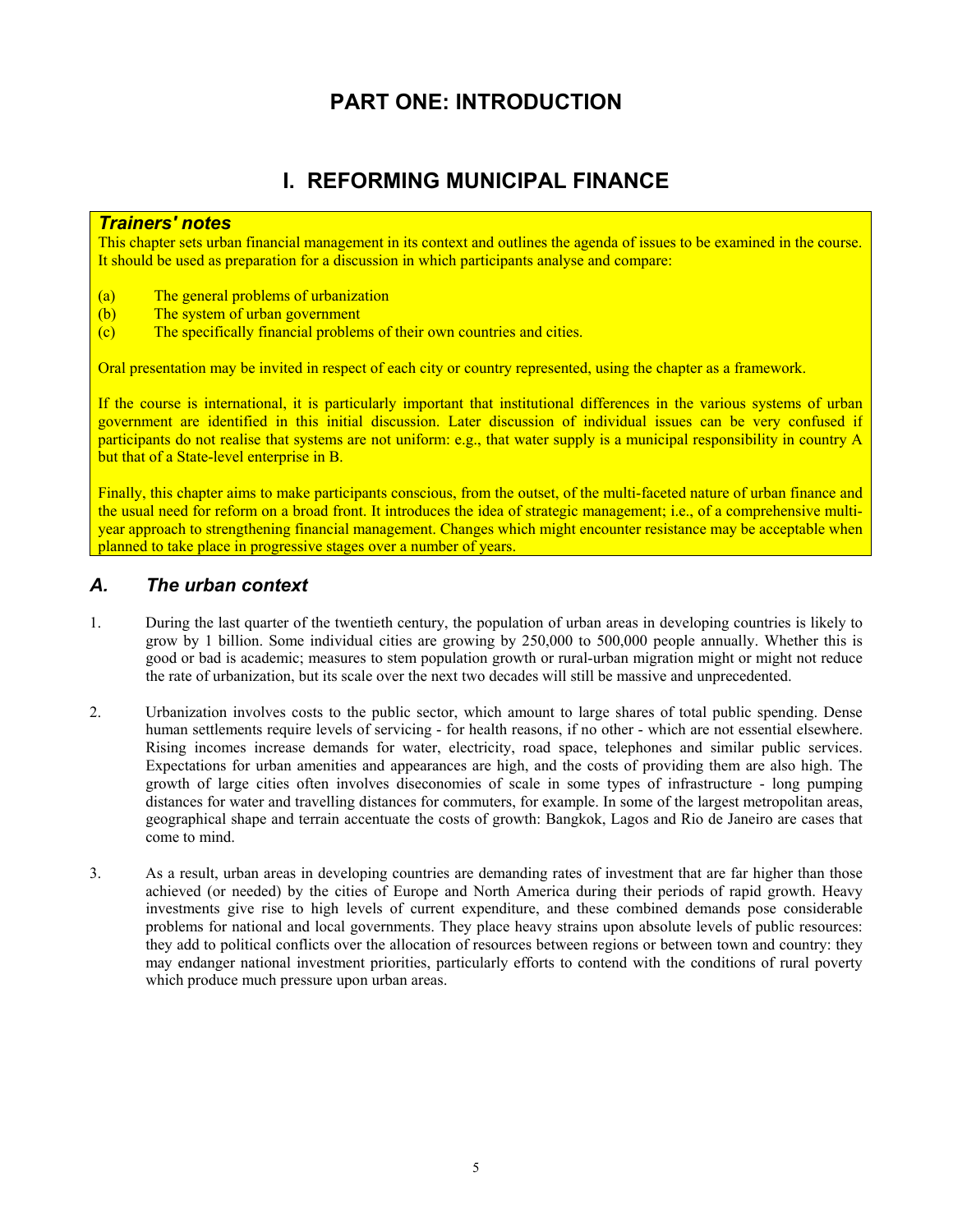

- 4. The financial consequences of urbanization and the dangers of over investing national resources in urban services have two implications, which will provide themes for this Manual. The first is the need for cities, as a whole, and urban government agencies, in particular, to generate as much as possible of the resources they need for investment and current spending. The second is the need for public agencies to make the most effective use of resources - to seek low-cost solutions to problems wherever possible, to diffuse the benefits of investment as widely as possible, and to avoid waste and leakage.
- 5. There is a further dimension to these two points. Most large cities have big concentrations of poverty. Wide disparities in standards of living are not unique to cities, but they are highly visible and have often been accentuated by past practices in public-sector policy and the provision of services. It is a matter of great and growing concern that attempts to generate public revenue in cities should not add, at least disproportionately, to the burdens of the poor and that priority in public expenditure should be given, wherever feasible, to those types and methods of service provision which will benefit the poor.
- 6. It is likely that this context and these objectives of urban financial policy will be widely understood and accepted by readers. It will not be necessary, therefore, to devote further time to discussing or defining them in general. They will, however, underlie the content and the discussion of individual financial issues and practices.

## *B. The role of municipal government*

- 7. Despite tremendous variations in its character, municipal government is a worldwide institution. Almost all towns and cities have a representative or quasi-representative system of local government. There are many differences, however, in characteristics. Important variations are as follows:
	- (a) *The relationship of municipal boundaries to urban settlements.* In cities such as Bombay, Lusaka and Nairobi, a single local authority has been responsible for the core city and virtually all suburban development. Cairo, Calcutta and Manila, by contrast, represent cities fragmented between a number of municipal jurisdictions.
	- (b) *The extent of municipal functions.* Refuse collection, market administration, local road maintenance, cleansing, drainage, lighting, parks and recreation are virtually always municipal responsibilities. What varies widely is municipal involvement in:
		- (i) Public utilities, chiefly water and sewerage (provided, sometimes, by a national corporation, or typically by a metropolitan corporation or, a municipally controlled enterprise) and electricity (usually a national utility responsibility, but, sometimes, a function of local government);
		- (ii) Social services (municipalities often provide primary schools and clinics, but less frequently secondary schools and hospitals);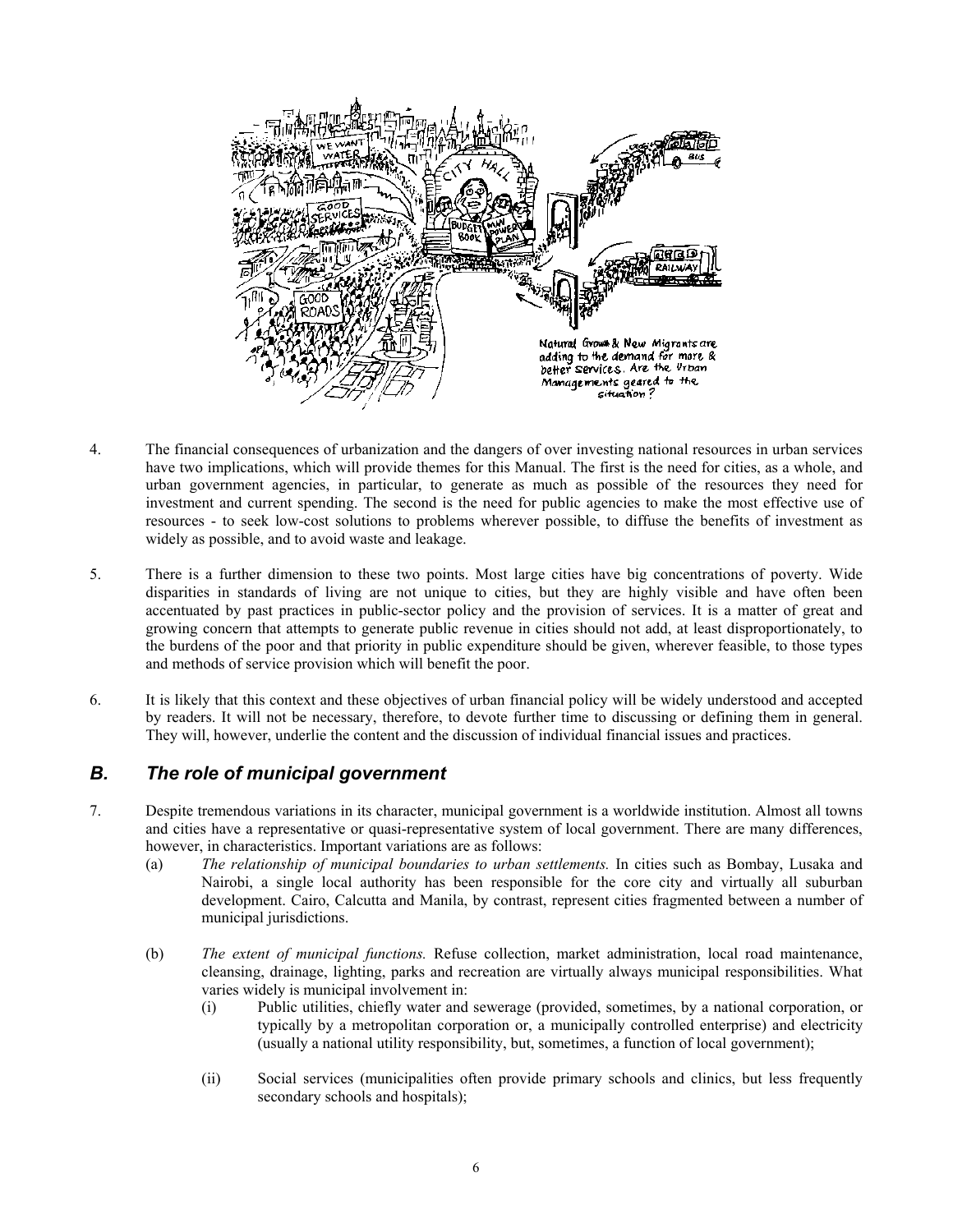- (iii) Public protection (fire services are frequently municipal, but police forces infrequently so outside Europe and North America);
- (iv) Trunk roads, which can be a national, provincial or local responsibility;
- (v) Provision of rental or purchase housing or serviced sites (sometimes a municipal activity, sometimes that of a special purpose authority);
- (vi) Regulation of land use and development (usually, a municipal but, on occasion, provincial or metropolitan authority function).
- (c) *The degree of integration in a vertical chain of administration.* American, British and (to some extent) Spanish traditions treat municipalities as separate political, legal and administrative entities, albeit subject to varying degrees of external supervision. French and Ottoman traditions place local government within a vertical hierarchy of governmental institutions; locally elected assemblies have legislative powers, but executive responsibility is often exercised by administrators (governors, prefects, etc.) with a dual responsibility to central and local government. (This pattern is changing within France itself but is still prevalent in French-speaking African countries).
- (d) The location of executive as opposed to legislative responsibility. This may be vested in an elected leader, governor or mayor, an administrator appointed by central or local government, or the elected representatives who, as a body, directly supervise their professional staff.
- (e) *The extent of external supervision.* This applies particularly to the requirement for central- or provincialgovernment approval of budgets, revenue tariffs, staff appointments, contracts and development plans.
- (f) *The nature and buoyancy of revenue sources*. These will be discussed in Part Two.

#### *Non-municipal authorities and enterprises*

- 8. A further variable is the existence of parastatal authorities or enterprises at city (as opposed to national) level. These may have three types of function:
	- (a) The provision of specific urban services, such as water supply, sewerage or public transport;
	- (b) Comprehensive development of new areas for residential, commercial or industrial occupation;
	- (c) Metropolitan planning and development control.

Occasionally, a single authority performs two or all of these functions. The Karachi Development Authority, for example, is responsible for master planning and new area development (and, until recently, for bulk water supply).

#### *Private-sector involvement*

9. A final variation is the role of the private and voluntary sectors in the provision of urban services. Private enterprise, in many cities, provides, totally or partly, services which, in other cities, are run by the public sector. Examples are public transport, medical services, nursery education and commercial refuse collection. Furthermore, public-sector responsibilities may be contracted out to private-enterprise or voluntary bodies. Examples are refuse collection, road maintenance or the operation of sporting and other recreational amenities. Inputs to services may also be contracted out in this way, such as architectural design or office cleaning. Although private-sector involvement in urban services has a long history, preceding, in many cases, the growth of municipal government and public enterprise, there is much current interest in its expansion. Privatization is seen as a device for eliminating a whole area of public expenditure; alternatively, contracting out is intended to reduce costs, through competition or use of voluntary effort, while maintaining overall public responsibility.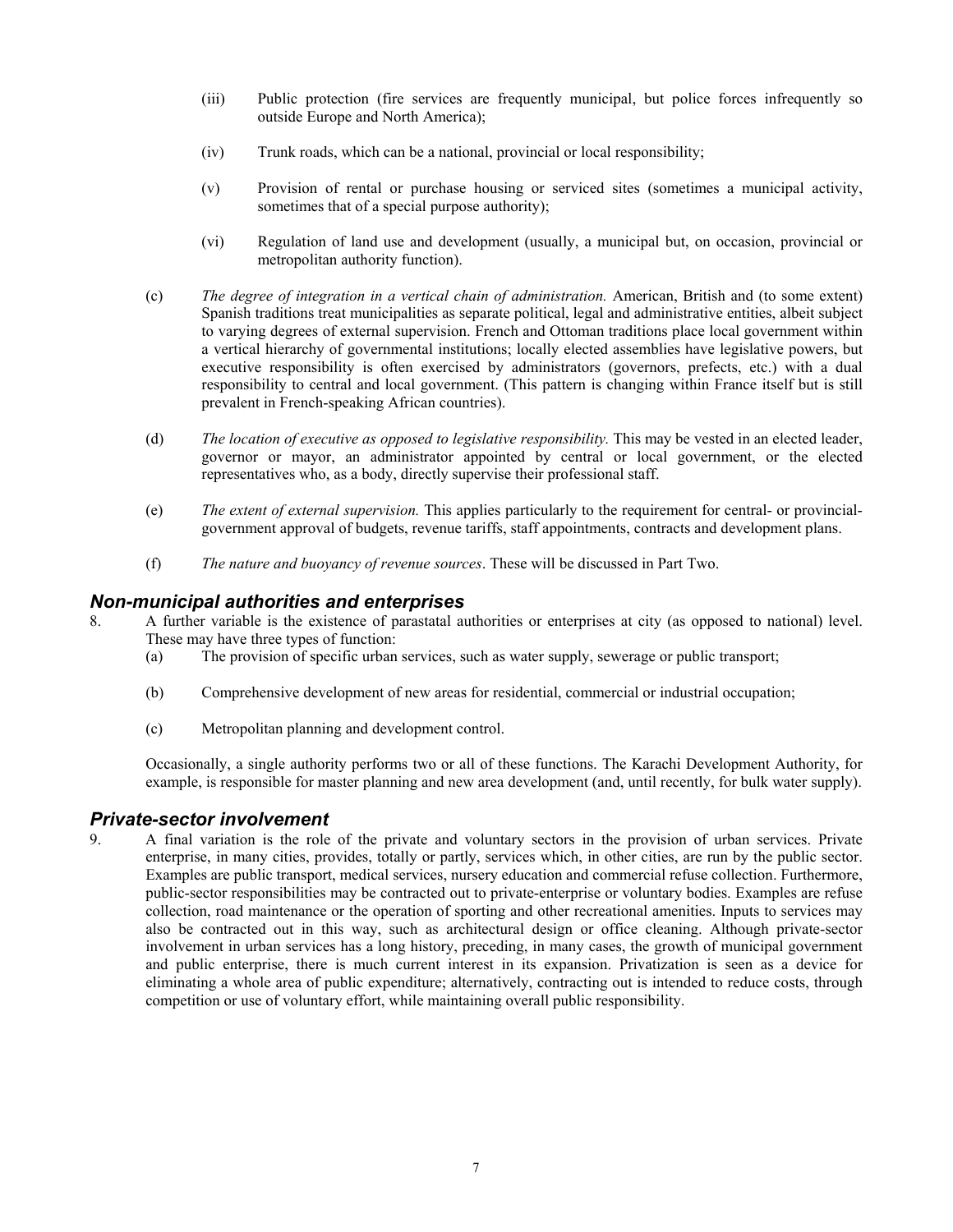**Box 1** 

Faced with continuing urbanization and severe economic constraints, several governments are increasing the role of municipal government in urban management. Objectives include improvements in investment decisions; execution of projects through the involvement of local knowledge, preference and accountability; mobilising extra resources from local revenues and communal participation.

Mexico, for example, amended its Constitution in 1983 to give municipal administrations prime responsibility for land-use planning and development control, water supply and sanitation, cleaning, roads, parks, markets and street lighting. Property tax revenues were vested in municipalities by the same amendment and they had already been given statutory shares in federal revenues. The 1988 Constitution in Brazil considerably increased both municipalities' shares of federal and state taxes and their own taxing powers; a number of additional responsibilities are being transferred to them particularly in the field of public health. In Turkey, a series of legal amendments between 1983 and 1988 increased municipal taxing powers and shares of national revenues, and established powerful, elected metropolitan authorities in the larger cities. In India, constitutional amendments to protect the existence and powers of municipal bodies were introduced in Parliament in 1989.

## *Conclusion*

10. Two features of this brief analysis have financial implications, *viz*.,

- (a) Very wide variations between countries (and even, within countries) in the structure of urban government and the allocation of responsibility for individual urban functions;
- (b) Considerable fragmentation of responsibility between levels of government between general and special purpose authorities, between territorial jurisdictions and between public and private sectors.

Numerous attempts have been made to rationalize the institutional framework, to extend municipal boundaries, to amalgamate municipalities, and to superimpose metropolitan-wide co-ordinating or planning authorities, among others. All such attempts meet institutional resistance; all reorganisations are very costly, and few have yielded more than partial success. The system of urban finance has to live within the specificities of governmental structure.

## *C. Municipal financial management*

- 11. The main purposes of financial management in municipal government are:
	- (a) To keep the municipality solvent;
	- (b) To ensure it enough revenue to carry out its main responsibilities to the community;
	- (c) To see that the burden of financing the municipality, through taxes, charges etc., is fairly apportioned;
	- (d) To ensure that the municipality's resources are used in accordance with its priorities;
	- (e) To see that resources are used legally and honestly;
	- (f) To provide those who run the municipality with adequate information for discharging their responsibilities.



Municipality must be Solvent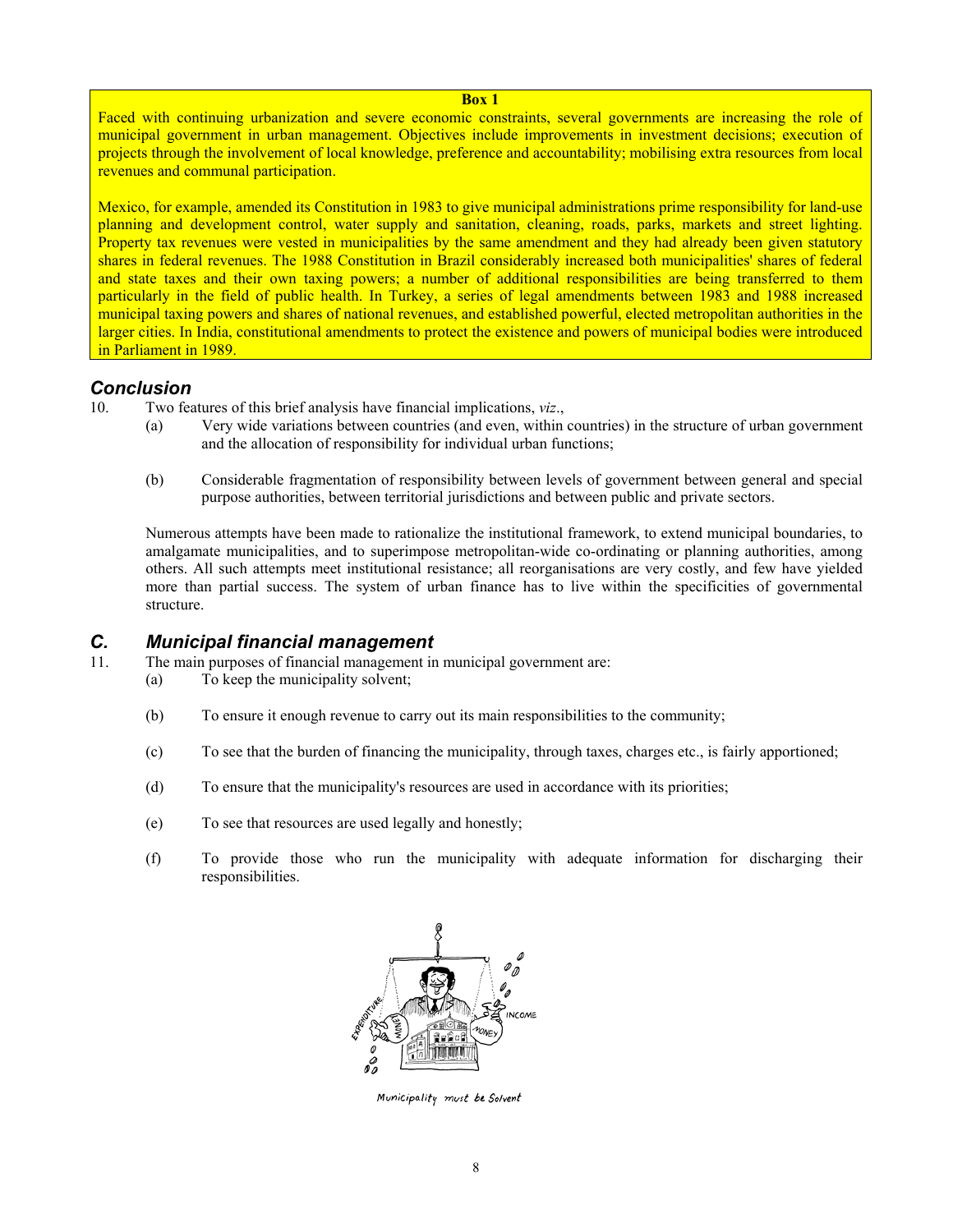- 12. All too often, financial management fails on some, or even all, of these tests. Municipal government is undermined by weakness in its financial management. A look at the finances of a particular municipality might reveal that:
	- (a) *It is in debt:* suppliers' invoices take three months or more to get paid; income tax is deducted from staff salaries but not paid over to the central government; the electricity corporation is owed large sums for street lighting; the bank account is overdrawn to the limit of its credit for most of the year;
	- (b) *It is basically under financed:* revenue has not grown at a rate commensurate with the demands being made on the municipality for extra spending - demands arising from inflation, from growth in population, or from an expanding economy which puts more traffic on the municipal roads, uses more water, creates more refuse than before;
	- (c) *The fiscal burden is unfairly distributed:* large properties are significantly undervalued for tax, people dependent on public standpipes pay more per litre to water carriers than those with house connections;
	- (d) *Patterns of expenditure do not reflect a defensible set of priorities:* in particular, spending on civic and administrative overheads is rising more sharply than that on direct services to the public;
	- (e) *Little concern is shown for cost-effectiveness or the avoidance of waste:* staff productivity is low through lack of training or equipment, water pressure inadequate because of serious leakage, machinery in disrepair through lack of simple, regular maintenance.
	- (f) *Financial controls are ineffective:* there is suspicion of collusion between property owners and assessors in under valuation, between clerks and drivers over misuse of petrol, between engineers and contractors over substandard construction;
	- (g) *Financial information is too late, too little or too obscure:* managers are unable to keep strictly to their budgets or adjust them sensibly to changes in circumstance.

## *D. The financial components of an urban development programme*

- 13. Fast-growing cities often need public action on a broad front, to open up new areas for settlement, to arrest decay in the historic city, to extend infrastructure, to rehabilitate existing networks, to expand services and to improve operating efficiency. All this needs finance, and much or most of the finance might have to be found within the city, by local taxation, consumer charging, private-sector contributions and waste elimination. Development will depend upon improving the efficiency of the main urban public agencies.
- 14. A comprehensive urban development programme will, therefore, have several financial measures, which might include:
	- (a) Generating capital finance for investment purposes (e.g., trunk roads, reservoirs, pipelines);
	- (b) Increasing expenditure on operation and maintenance, and on essential staffing, supplies and equipment (e.g., refuse trucks, buses);
	- (c) Diverting resources from unnecessary and extravagant forms of expenditure;
	- (d) Increasing local cost-recovery through increased taxes and charges or effective assessment and collection of property rates;
	- (e) Reforming financial relations between levels of government and different public agencies, to ensure a fair distribution of costs, to provide for any justifiable transfer of resources to poor areas and to avoid one agency's activities imposing insupportable costs on another;
	- (f) Improving budgetary control, financial information and audit, to ensure that financial targets are met.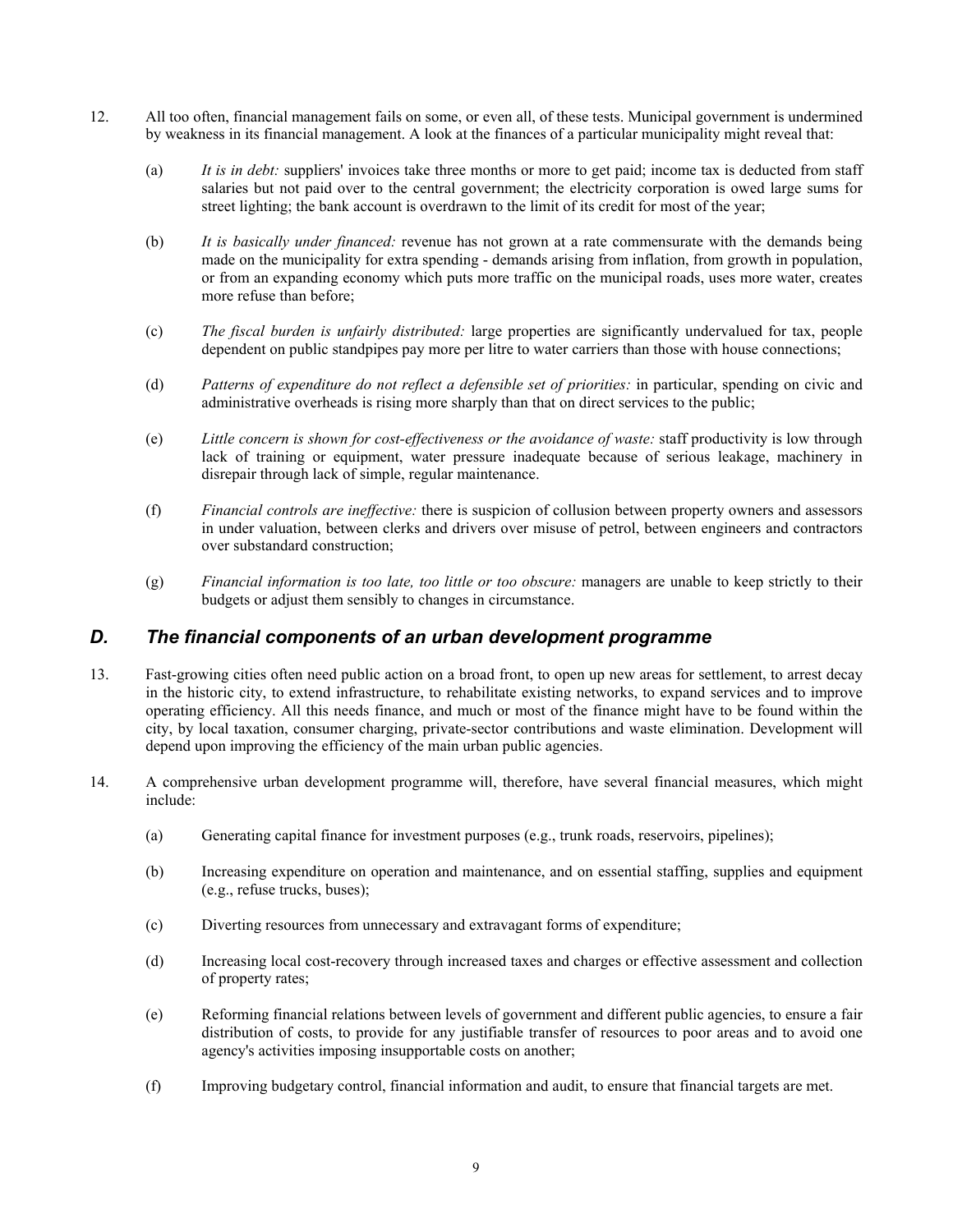- 15. These measures are likely to be interdependent. Financial reform, as with urban development generally, usually needs an attack on several fronts. There has to be a strategy, just as there might need to be a strategy for physical growth or urban transport. Its components will need to include:
	- (a) A thorough analysis of the municipality's financial performance, so that the nature and extent of its financial weaknesses are understood;
	- (b) A comprehensive set of measures which tackle the various defects together (including all the elements detailed in the previous paragraph);
	- (c) A planned approach which seeks to implement improvements over time, so that executive capacity and political support are not overstrained;
	- (d) A sense of commitment by central and local government to the planned reforms.
- 16. The first stage of reform is that of analysis, i.e., of understanding the problems. This is illustrated by the following chapter in stage I of the case study.

## **II. CASE STUDY: DAGPUR MUNICIPAL COUNCIL Stage I: Analysis and Strategy**

## *Timing: Beginning of 1989*

#### *Trainers' notes*

Stage I of the case study is designed to open up all the major issues of municipal financial management, which will be dealt with individually later in the curriculum. On occasion this exercise has been used as the very first item in a seminar programme so that participants establish an agenda of issues through a case study and a participative style is developed from the outset.

The exercise is also intended to illustrate a particular process of analysing the financial performance of a municipality, namely by looking at trends in revenue and expenditure over time, and making comparisons at constant prices per capita. This is necessary in order to understand the extent to which the municipality is coping with the impact of inflation and population growth. Train may have to ensure that all participants understand how to convert figures from current to cons prices before the groups commence work.

The major problem issues become clear once the numerical analysis is done. Financial trends should be related by groups to the details of service performance given in the introductory text; e.g., the deterioration in refuse collection and road maintenance can be associated with a decline in real per capita expenditure on these functions. One issue that may escape attention is the nature of budgetary control Table 1 shows that whereas expenditure has been exceeding revenue (and leading to the accumulated deficit), it has not exceeded budgeted levels. This illustrates a common weakness of budgetary control, which is usually devoted to keeping the expenditure within legally authorised limits, but not within the limits of realised (as opposed to estimated) revenue.

## *A. Introduction*

#### *Assignment*

- 1. Urban development has usually been associated with the expansion of services and infrastructure through capital investment, but improved operation and maintenance of existing services might be equally important to the welfare of the urban population, and both lines of development might be dependent on improving the efficiency of the public agencies responsible for operating and expanding services. The financial components of an urban development programme might include:
	- (a) Capital investment;
	- (b) Increased expenditure on operation and maintenance, and on essential staffing, supplies and equipment;
	- (c) Diversion of resources from unnecessary, wasteful forms of expenditure;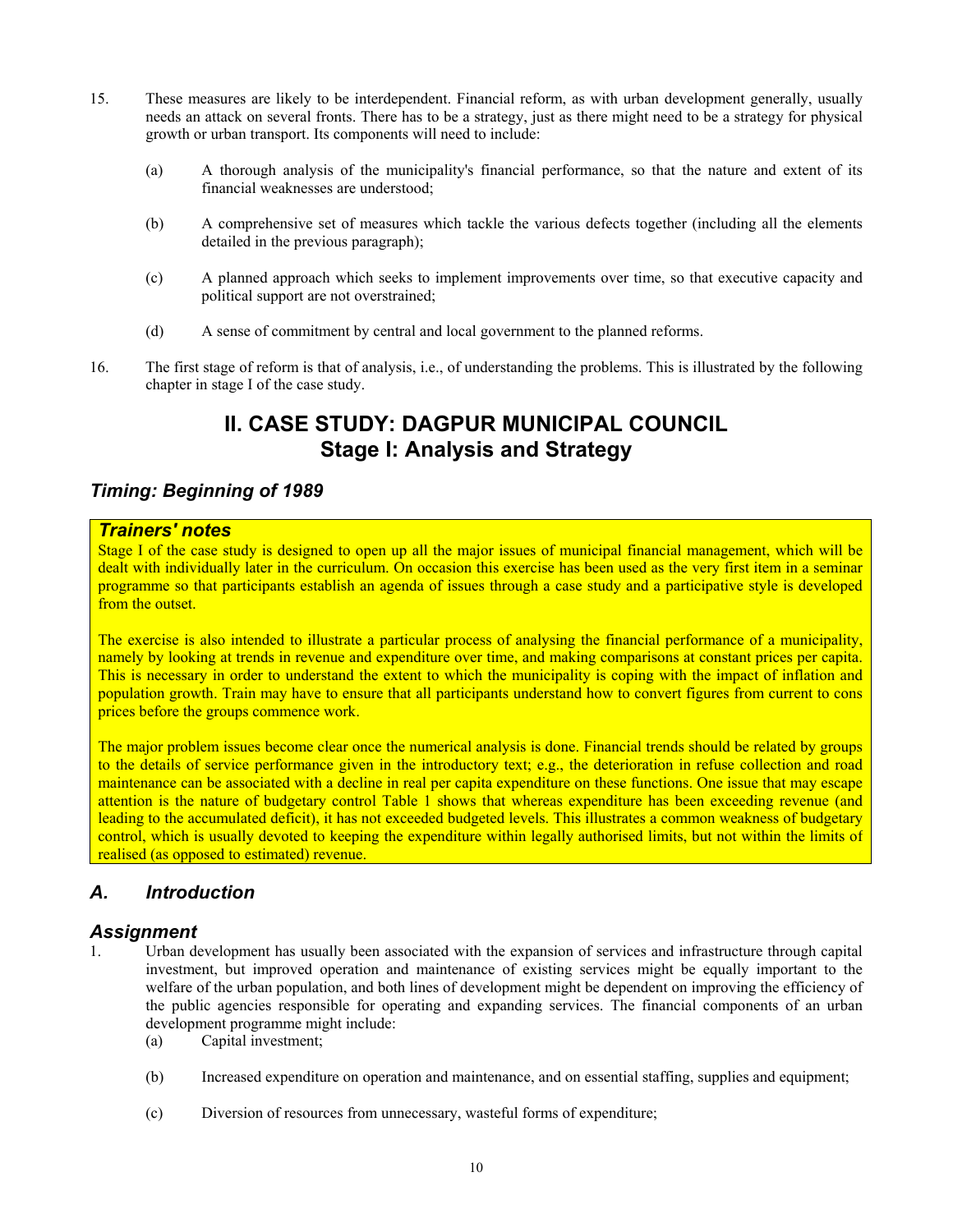- (d) Increased recovery of costs through higher taxes or charges, or improved assessment and collection procedures;
- (e) Reformed financial relationships between levels of government and different public agencies;
- (f) Improved budgetary control and financial information to ensure that financial targets are met.



- 2. To illustrate this comprehensive approach, readers are asked to read the attached case study of Dagpur, an imaginary city but one with characteristics of a number of real Eastern African cities. They will need to analyse the financial tables, looking at trends in revenue, expenditure and overall financial performance. It would be advisable to reproduce the tables in per capita terms at constant prices, to show how far revenue and expenditure have kept pace with inflation and the demands consequent on population growth.
- 3. Readers are asked to imagine that they are part of a governmental team framing a medium-term urban development programme for Dagpur and to identify:
	- (a) The main financial issues which need to be tackled.,
	- (b) The financial reforms which need to be included. "Financial reform" may be taken to include any of the components listed in paragraph 1.

## *B. General description*

#### *Location and population*

- 4. Dagpur is the second major city in a South Asian country. The national population was 95 million in 1988. A number of small urban areas are distributed relatively evenly over the country.
- 5. The City of Dagpur has a resident population of 1.5 million people, and another 300,000 travel in daily from surrounding rural areas for work. Dagpur is located in low-lying marshland surrounding a natural harbour at the mouth of the country's major river. It is the largest port, handling some 60 per cent of external trade. It was formerly the national capital, but this was moved to a new inland site some 25 years ago.
- 6. Apart from the port, the city has major industries including textiles, cement, oil refineries and food processing, and remains the headquarters of many commercial firms. Average densities range from 200-500 persons per hectare. Owing to growing pressure on agricultural land in the country's interior, some political strife in border areas, natural growth and attractions of city employment, the city's population has been growing at the average rate of 5.2 per cent per annum over the past decade.

## *Institutions*

7. Dagpur has a Municipal Corporation (the DMC). It is governed by a council, consisting of 33 members elected from individual wards. They, in turn, elect the mayor. The Council's permanent staff is headed by a Commissioner, seconded from the civil service, who is assisted by a number of chief officers including a treasurer and engineer. The Corporation is responsible for roads, street lighting, footpaths, primary education, markets, fire protection, water supply, and sewerage, public health, refuse collection, medical services, parks, libraries and recreational facilities.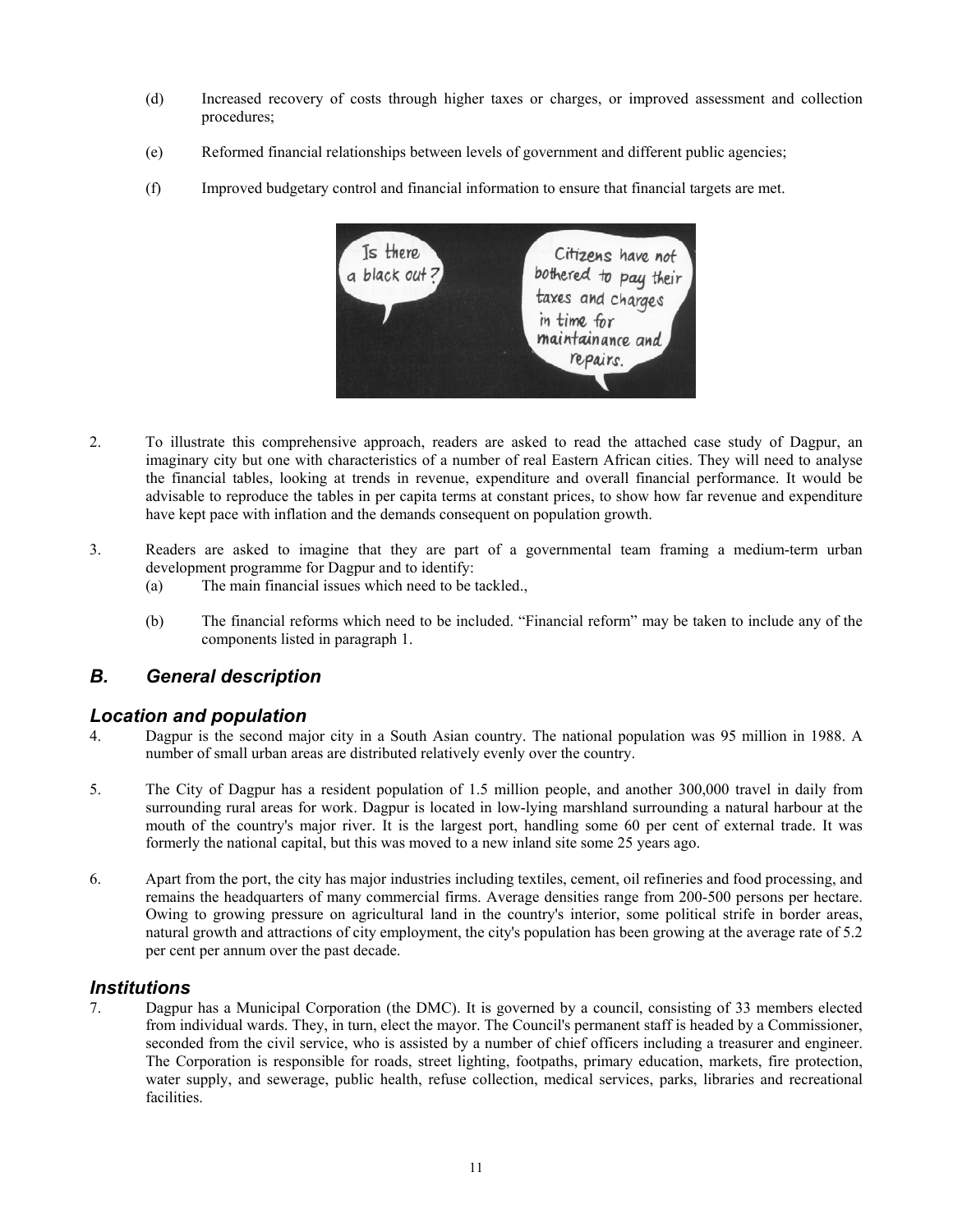8. The Dagpur Development Authority is responsible for planning the city and peri-urban area, and also for improving housing and developing land. It is a parastatal organization; the members of the Authority are appointed by the national government, though they include the Mayor of Dagpur. Separate public corporations under the control of the central government are responsible for electricity, public transport, posts and telecommunications, the port and the railways.

## *C. City services*

## *Water supply and sanitation*

9. Water supply and sewerage are the responsibility of the Dagpur Water and Sewerage Board, a self-financing subsidiary of the Municipal Corporation. The main source of water is an inland lake some 50 miles from the city. Rapid population and industrial growth have outstripped the capacity of the present plant, last augmented in 1959. As a result, water pressure is low, and some areas receive supplies for only four hours a day. It has not been possible to provide piped water to some new outlying suburbs, which are supplied by tubewells and water trucks. The groundwater is brackish due to the coastal location and the tubewells are only a temporary solution to demand. Only about half the city is connected to the sewerage supply. Most of the rest is served by septic tanks and nightsoil cartage, but some squatter settlements are totally unserved by municipal sanitation and the residents resort to open drains and channels.

#### *Roads*

10. The Municipal Corporation is responsible for all roads in the city limits. Although the basic network of loads has been sufficiently developed to avoid major traffic congestion, maintenance is a serious problem, due both to the marshy and low-lying nature of the terrain and to the rapid increase in heavy traffic, particularly to the port. There has been a marked deterioration in surfaces in recent years.

#### *Solid-waste disposal*

11. The Council is responsible, through a specific Department, for solid-waste collection and disposal. The system is irregular and inadequate, because the vehicle fleet has not expanded in line with the city's growth. Moreover, expenditure on new vehicles has been cut back in recent years, and over half the fleet is near or over its normal working life, resulting in frequent breakdowns.



## *Education*

12. Free primary education is provided by the Municipal Corporation with the help of a grant from central government towards recurrent costs. Secondary schooling and further education are provided by a mixture of centralgovernment and private bodies. New primary schools are constructed by the Council but again with grant aid and some voluntary contribution. A rapid expansion has been necessary, both to meet the city's population growth and to implement a national policy of providing school places for all children of primary-school age. Because the city's schools are generally better, many children come into them from adjoining rural areas. Staffing is adequate, but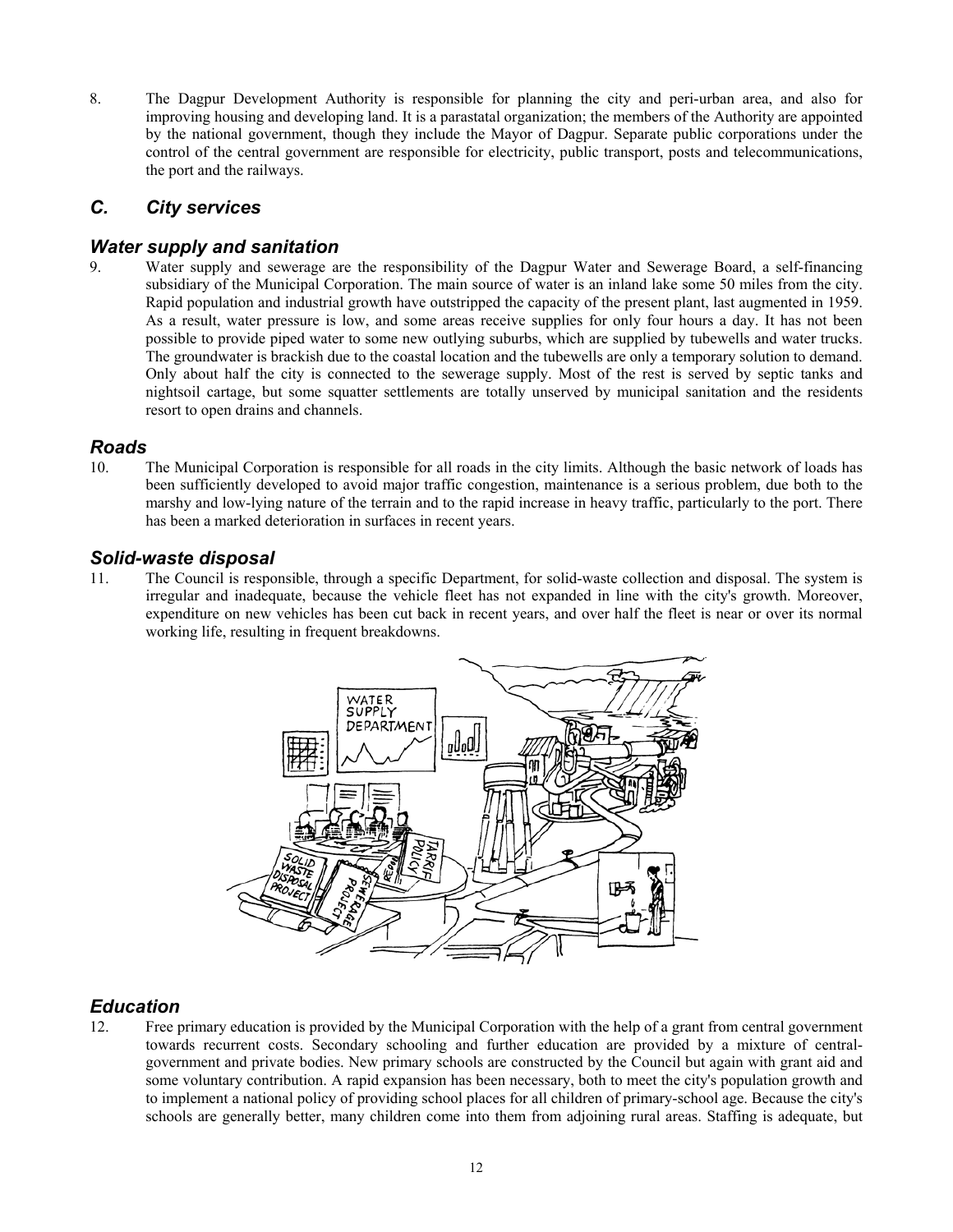there are occasional shortages of books, and facilities, such as laboratories, have only been developed with parental help in schools in wealthy suburbs.

#### *Health services*

13. Central government maintains a specialist teaching hospital attached to the university, and there are two other hospitals run by charitable foundations. The Municipal Corporation runs a maternity hospital and a network of neighbourhood health centres and clinics. Its facilities are well staffed, but are frequently handicapped by shortages of money for drugs and basic equipment, such as sheets and bandages, etc. The Public Health Department runs the hospitals, public health centres, clinics and preventive services.

#### *Housing development*

- 14. Rapid population growth has led inevitably to shortage of housing, overcrowding and illegal squatting. The Development Authority has been developing new residential areas for some 20 years on a commercial basis, building on substantial amounts of public land on the periphery of the historic city. Most of these areas have been for middle-class and upper-class residents. The Authority has been successful in generating surpluses of its plot sales for investing in further development, but there have been financial problems for the Municipal Corporation, however, which has to provide schools, clinics and other community facilities in the new estates. Moreover, it has had to take over most of the maintenance of the infrastructure some years before the purchasers of plots have finished building houses, shops etc., and have started to pay property tax.
- 15. The Development Authority has recently engaged in upgrading services in shanty areas. Squatters are provided with basic services, improvement loans and security of tenure, but are obliged to pay a consolidated service charge to the Authority. The revenue from this charge is supposed to be divided to cover the operating costs of the Water and Sewerage Board, the operating costs of the Municipal Corporation and the recovery of the Authority' s own capital outlay. Recovery so far has only been approximately 55 per cent of the amount due, and the Authority is giving first priority to repayment of its own external debt for the improvement projects.

#### *Public transport*

16. Public transport services are provided by DCPTC, a State-owned company with 70 mostly dilapidated, buses. The company has to rely on government subsidies and, because of a general shortage of funds, has not been able to renew or properly maintain its rolling stock. As a consequence, only half the fleet is regularly operating, which results in bus overloading and excessive waiting times. Faced with much complaint about the quality of the service, the government has rejected proposals from the company's directors for an increase in fares which have been static since 1978. In view of this public transport shortage, the government has tolerated the growth of illegal taxis and converted vans which transport an estimated third of the city's passengers (with fares roughly 50 per cent higher than those of DCPTC).

## *D. LCC Finances*

#### *Revenue and expenditure*

17. Details of revenue and expenditure of the DMC over the past five years (1984-1988) are given in tables I-III annexed.

#### *Tax revenues*

- 18. The DMC collects three taxes, *viz.*,
	- (a) *Property tax* is levied on the rental value of land and buildings. Yields have been restricted by a number of factors:
		- (i) There has been no general revaluation since 1974. Assessments are based upon the evidence of actual rent payments or the assessors' judgement of potential rental based upon physical visitation;
		- (ii) The DMC's tax rate (17.5 per cent) has reached the maximum level permitted by law. Requests to the government to increase the rate level or carry out revaluation have not been successful so far. (The government is thought to be reluctant to increase taxes with municipal elections due in 1989 and a general election in 1990);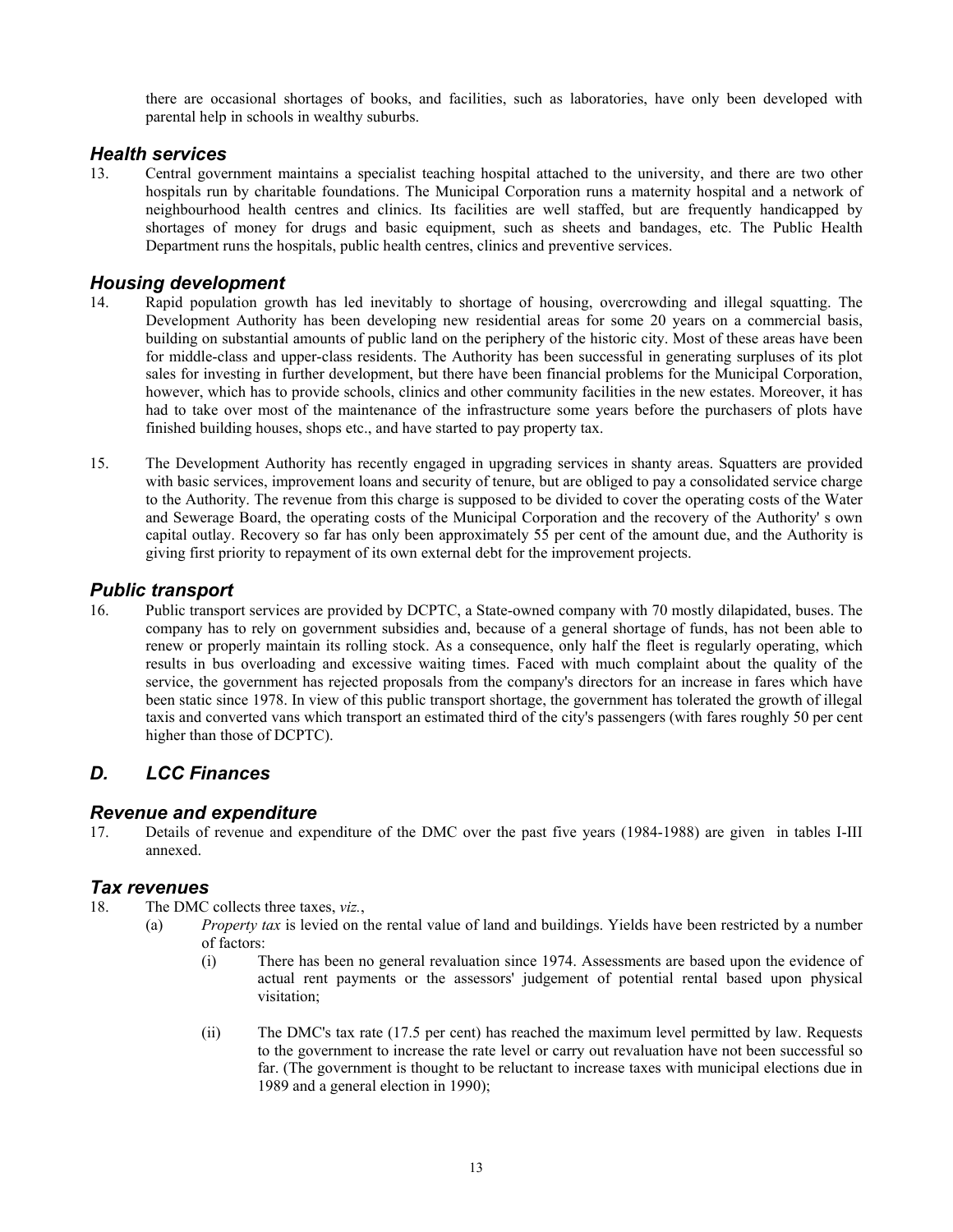- (iii) Collections raise approximately 73 per cent of demand. Collectors experience difficulty in tracing the owner of buildings with multiple occupation. The automatic penalty for late payment is a surcharge of 10 per cent per annum. Legal procedures in case of default are slow, and the courts unsympathetic. The DMC is reluctant to apply for the ultimate sanction of distraint on goods or eviction.
- (b) *Motor vehicle taxes.* The annual tax on all vehicles registered in the city accrues to the DMC. The tax is based upon a formula assessment of value, taking into account weight, age, engine capacity and usage. The formula is revised every year by the national Government. There is continuing controversy over the assignment of the motor vehicle tax revenues to the DMC. Surrounding local authorities complain that the bulk of the commercial vehicles using their roads pay tax to the DMC, not to themselves, since they are owned by companies with headquarters within the city. The DMC has a counter-argument that many of the private cars (and taxis) commuting into the city by day are registered in outlying municipalities. The Ministry of Finance has argued for central collection of the tax to avoid these conflicts and has offered a compensatory grant at the level of the current collections. The Ministry of Local Government has, so far, resisted this proposal on the local authorities' behalf.
- (c) Entertainment tax is collected at the rate of  $33<sup>1</sup>/3$  per cent on the value of cinema tickets and 15 per cent on entry fees for theatres, sporting events and other commercially-run entertainment. Control is maintained through the central printing and supply of tickets by the DMC.

#### *Grants*

19. The DMC receives a grant, which is intended to meet 50 percent of the cost of primary education. This consists of two elements. The first meets half the cost of teachers' salaries, calculated on an establishment which increases each year, to take account of school expansion and national salary settlements. The second element consists of a capitation grant per pupil, to meet non-teaching costs. The capitation element is reviewed every five years, the current level having been fixed in 1984. DMC also receives capital construction grants for new schools based upon a national standard formula. The grant is meant to meet two thirds of the cost, but the amount equals as little as 30 per cent of the true costs in Dagpur because of its above-average land costs.

#### *Other revenues*

- 20. Major categories of other revenues are:
	- (a) Licenses for registration of shops, hotels, trades etc.;
	- (b) Rent of markets and other municipal properties;
	- (c) Charges for free-paying services and hospitals, sports centres etc.;
	- (c) Income on investments.

#### *Capital finance*

21. Most capital expenditure is financed from revenue. However, loans for construction of roads, markets and medical units are available from a national Municipal Development Bank. As already mentioned, grants contribute to school building.

#### *Financial position*

22. A summary of the financial performance for the DMC over the five years 1984-1988 is given in table I. The Corporation's balance sheet at 31 December 1988 is given in Table IV.

## *Assignment*

23. Readers should now undertake the analysis of problems and identification of objectives for reform set out in paragraphs 2 and 3.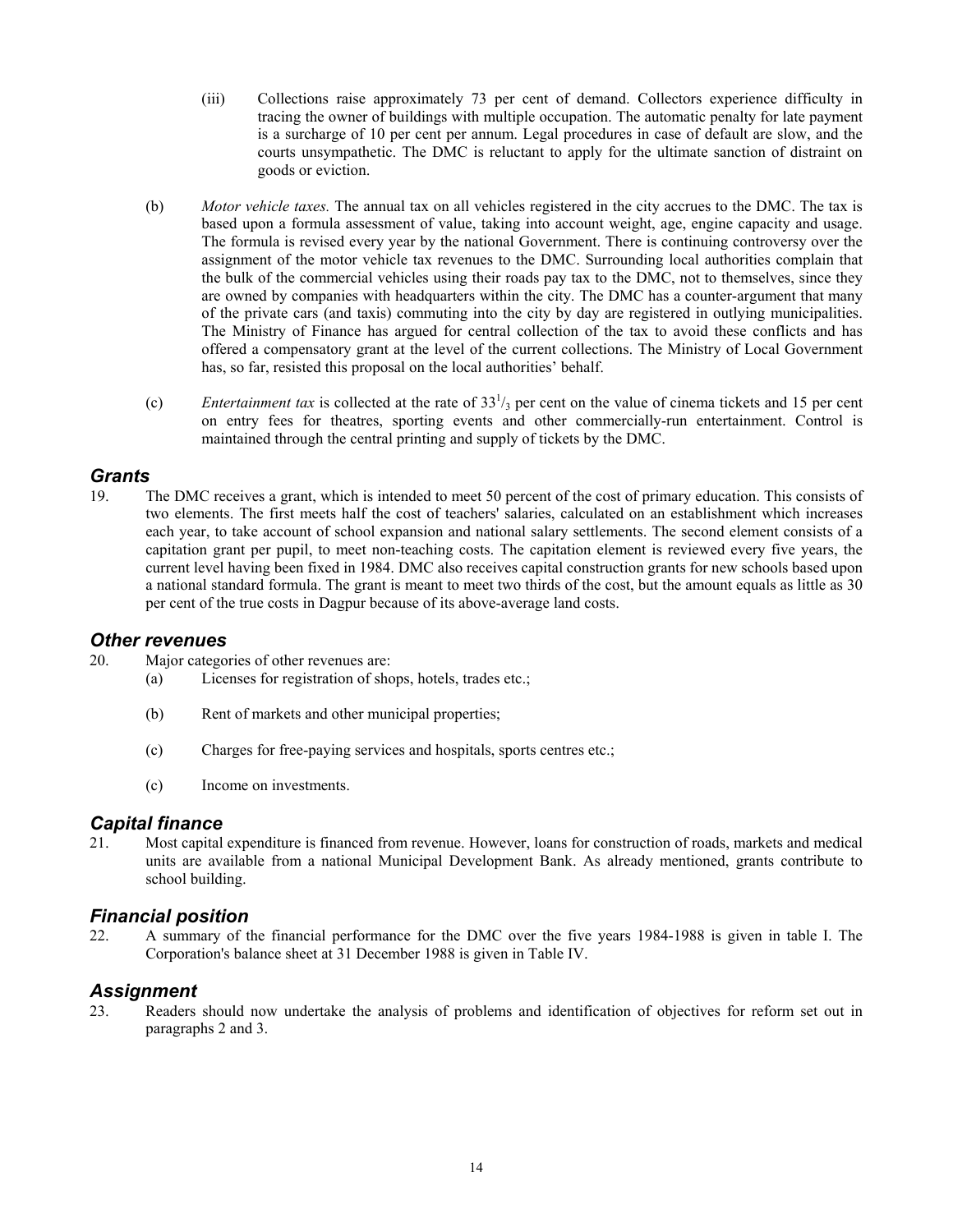## **Appendix A FINANCIAL OPERATION OF DMC**

| <b>Table I</b>                                                                                                              |                                                                  |            |          |        |          |        |          |        |          |        |
|-----------------------------------------------------------------------------------------------------------------------------|------------------------------------------------------------------|------------|----------|--------|----------|--------|----------|--------|----------|--------|
| DMC total revenue and expenditures 1984-1988 (millions of rupees)                                                           |                                                                  |            |          |        |          |        |          |        |          |        |
| <b>ITEM</b>                                                                                                                 | 1984                                                             |            | 1985     |        | 1986     |        | 1987     |        | 1988     |        |
|                                                                                                                             | Approved                                                         | Actual     | Approved | Actual | Approved | Actual | Approved | Actual | Approved | Actual |
| Recurrent revenue                                                                                                           | 220                                                              | <b>200</b> | 260      | 236    | 300      | 272    | 350      | 308    | 380      | 330    |
| Total revenue                                                                                                               | 234                                                              | 210        | 276      | 252    | 320      | 292    | 370      | 324    | 402      | 350    |
| Recurrent expenditure                                                                                                       | 144                                                              | 140        | 180      | 174    | 210      | 200    | 240      | 236    | 270      | 264    |
| 92<br>78<br>96<br>90<br>80<br>130<br>100<br>132<br>96<br>110<br>Capital expenditure                                         |                                                                  |            |          |        |          |        |          |        |          |        |
| 320<br>278<br>370<br>234<br>220<br>276<br>336<br>402<br>360<br>Total expenditure<br>266                                     |                                                                  |            |          |        |          |        |          |        |          |        |
| Note: Surplus/Deficit balances incurred during a financial year are not carried forward into the Revenue or Expenditure for |                                                                  |            |          |        |          |        |          |        |          |        |
|                                                                                                                             | the following year, but accumulated in the General Fund Balance. |            |          |        |          |        |          |        |          |        |

| Table II. DMC revenue, 1982-1986 (millions of rupees) |       |       |       |       |       |  |
|-------------------------------------------------------|-------|-------|-------|-------|-------|--|
|                                                       | 1984  | 1985  | 1986  | 1987  | 1988  |  |
| Recurrent revenues:                                   |       |       |       |       |       |  |
| Property tax                                          | 85.0  | 90.0  | 92.0  | 94.5  | 95.0  |  |
| Motor vehicle tax                                     | 55.0  | 73.0  | 89.5  | 108.0 | 125.0 |  |
| Entertainment tax                                     | 18.0  | 20.0  | 27.0  | 29.0  | 31.0  |  |
| Licence fees                                          | 11.0  | 13.0  | 18.0  | 24.0  | 25.0  |  |
| Rent and charges                                      | 7.0   | 9.0   | 8.0   | 9.5   | 10.0  |  |
| Interest                                              | 4.0   | 5.0   | 5.5   | 6.0   | 5.0   |  |
| <b>Education</b> grants                               | 15.0  | 19.0  | 25.0  | 29.0  | 32.0  |  |
| Miscellaneous                                         | 5.0   | 7.0   | 70    | 8.0   | 7.0   |  |
| Sub-total                                             | 200.0 | 236.0 | 272.0 | 308.0 | 330.0 |  |
| Capital receipts:                                     |       |       |       |       |       |  |
| Loans                                                 | 3.0   | 6.0   | 5.0   | 3.0   | 8.0   |  |
| Grants                                                | 6.0   | 8.0   | 13.0  | 10.0  | 10.0  |  |
| Sales of capital assets                               | 1.0   | 2.0   | 2.0   | 3.0   | 2.0   |  |
| Sub-total                                             | 10.0  | 16.0  | 20.0  | 16.0  | 20.0  |  |
| Total                                                 | 210.0 | 252.0 | 292.0 | 324.0 | 350.0 |  |

| Table III. DMC expenditure, 1984-1988 (millions of rupees) |      |       |       |       |       |
|------------------------------------------------------------|------|-------|-------|-------|-------|
|                                                            | 1984 | 1985  | 1986  | 1987  | 1988  |
| Recurrent revenues:                                        |      |       |       |       |       |
| General administration                                     | 5.0  | 8.0   | 9.5   | 12.5  | 18.0  |
| Financial administration                                   | 55.0 | 73.0  | 89.5  | 108.0 | 125.0 |
| Education                                                  | 37.0 | 49.0  | 61.5  | 72.0  | 84.0  |
| Public health                                              | 25.0 | 33.0  | 37.0  | 47.0  | 54.0  |
| Solid-waste management                                     | 20.0 | 24.0  | 25.0  | 26.0  | 26.5  |
| Roads and lighting                                         | 33.0 | 38.0  | 42.0  | 48.0  | 48.0  |
| Fire                                                       | 4.0  | 4.0   | 5.0   | 6.0   | 7.0   |
| Libraries                                                  | 3.0  | 3.0   | 3.0   | 4.0   | 4.0   |
| Recreation                                                 | 6.5  | 7.0   | 9.0   | 11.0  | 11.0  |
| Social welfare, admin. & miscellaneous services            | 2.5  | 3.0   | 3.0   | 3.0   | 4.0   |
| Sub-total                                                  | 14.0 | 174.0 | 200.0 | 236.0 | 264.0 |
| Capital expenditure:                                       |      |       |       |       |       |
| Education                                                  | 15.0 | 25.0  | 30.0  | 30.0  | 35.0  |
| Public health                                              | 23.0 | 28.0  | 16.0  | 23.0  | 20.0  |
| Solid-waste management                                     | 7.0  | 5.0   | 2.0   | 2.0   | 2.0   |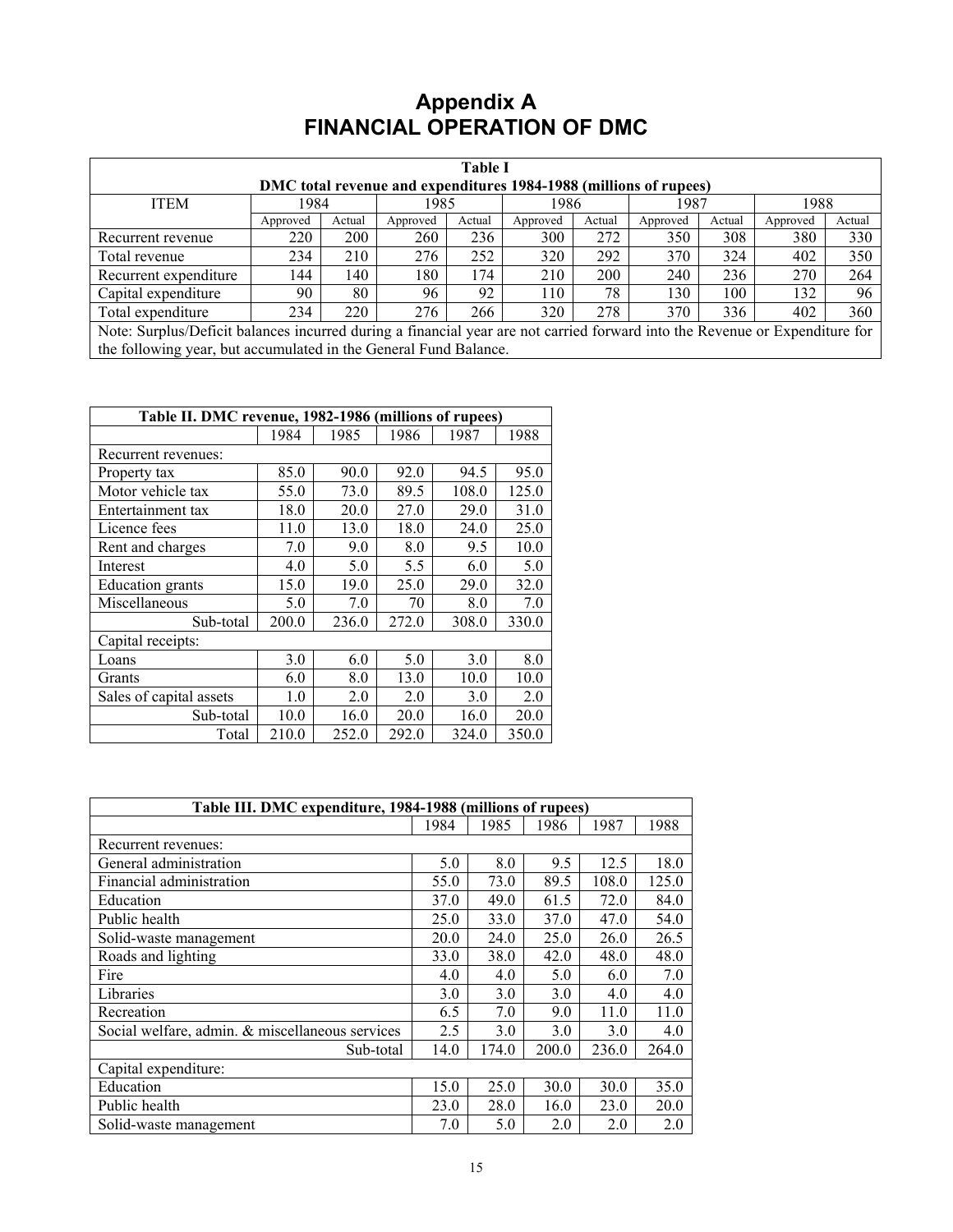| Roads and lighting                             | 20.0 | 25.0 | 23.0 | 22.0  | 16.0 |
|------------------------------------------------|------|------|------|-------|------|
| Fire                                           | 5.0  | 2.0  | 1.0  | 5.0   | 5.0  |
| Libraries                                      | 2.0  | -    | 1.0  | 2.0   | 2.0  |
| Recreation                                     | 4.0  | 3.0  | 2.0  | 9.0   | 8.0  |
| Social welfare admin. & miscellaneous services | 4.0  | 4.0  | 3.0  | 7.0   | 8.0  |
| Total capital expenditure                      | 80.0 | 92.0 | 78.0 | 100.0 | 96.0 |

| Table IV. DMC balance sheet, 31 December 1988 |                 |                |                 |  |  |  |
|-----------------------------------------------|-----------------|----------------|-----------------|--|--|--|
| Liabilities                                   | Rs. (thousands) | Assets         | Rs. (thousands) |  |  |  |
| Long-term loans outstanding                   | 40,300          | Fixed assets   | 119,700         |  |  |  |
| Capital discharged                            | 79,400          | Cash and Bank  | 4.075           |  |  |  |
| Deposit: income tax deductions                | 13.210          | Investments    | 25,700          |  |  |  |
| <b>Employees Superannuation Fund</b>          | 11.106          | Sundry debtors | 2,120           |  |  |  |
| General fund balance Dr                       | 18,054          |                |                 |  |  |  |

| Table V. Retail Price Index, 1984-1988 for calculating constant value of revenue and<br>expenditures (as at 1 January) |     |  |  |  |
|------------------------------------------------------------------------------------------------------------------------|-----|--|--|--|
| 1984                                                                                                                   | 100 |  |  |  |
| 1985                                                                                                                   | 115 |  |  |  |
| 1986                                                                                                                   | 126 |  |  |  |
| 1987                                                                                                                   | 136 |  |  |  |
| $\Omega$                                                                                                               | 143 |  |  |  |

# **Appendix B**

# **DAGPUR MUNICIPAL CORPORATION HOUSING DEPARTMENT FINANCE**

## *1. Rental housing*

(a) The Housing Department operates a rental housing stock of 6100 units, comprising

| Two-roomed units   | 3,000 |
|--------------------|-------|
| Three-roomed units | 2.600 |
| Four-roomed units  | 500   |

(b) The housing was constructed between 1970 and 1977 from loan finance repayable over 20 years at average interest rates of 8 per cent. Unit costings in rupees in 1988 were:

|                                  | Two-roomed | Three-roomed | Four-roomed |
|----------------------------------|------------|--------------|-------------|
| Debt service                     | 2.700      | 3.600        | 4.500       |
| Estate operation and maintenance | L.000      | .400         | .750        |
| Total cost per unit per annum    | 3.700      | 5.000        |             |

(c) Total expenditure in 1988 was:

| Type of unit | Number of units | Cost per unit (rupees) | Total (rupees) |
|--------------|-----------------|------------------------|----------------|
| Two-roomed   | 3.000           | 3.700                  | 11.100.000     |
| Three-roomed | 2.600           | 5,000                  | 13,000,000     |
| Four-roomed  | 500             | 6.250                  | 3.125,000      |
|              |                 |                        | 27,225,000     |

(d) Rents were last revised in 1982. They are as follows:

| Type of unit | Monthly rent (rupees) | Total per year (rupees) |
|--------------|-----------------------|-------------------------|
| Two-roomed   | 250                   |                         |
| Three-roomed |                       |                         |
| Four         |                       |                         |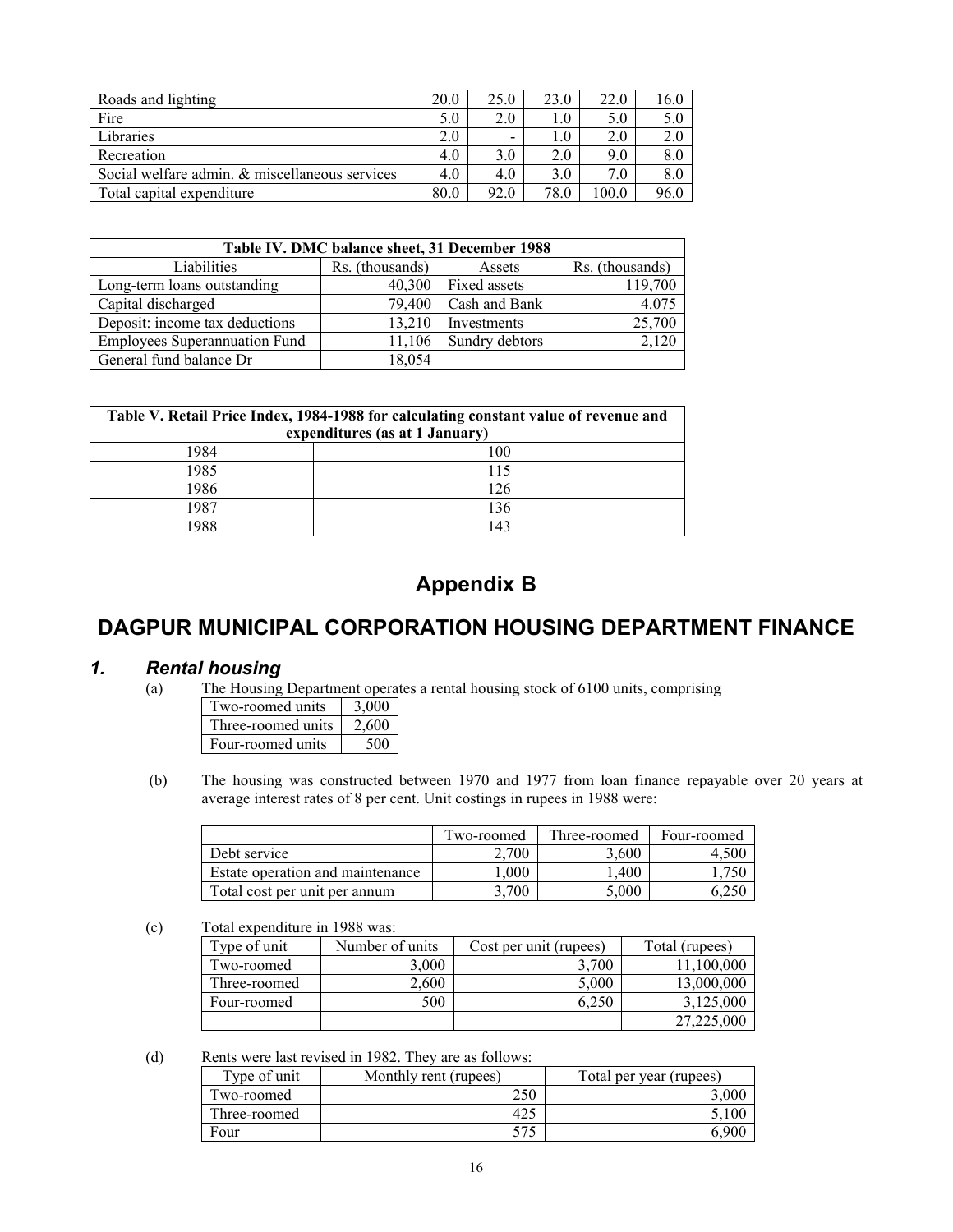(e) Rental income in 1988 was as follows:

| Type of unit             | Number of units | Rent per year (rupees) | Total (rupees) |
|--------------------------|-----------------|------------------------|----------------|
| Two-roomed               | 3,000           | 3,000                  | 9,000,000      |
| Three-roomed             | 2,600           | 5,100                  | 13,260,000     |
| Four-roomed              | 500             | 6,900                  | 3,450,000      |
| Sub-total                |                 |                        | 25,710,000     |
| Less temporary vacancies |                 |                        | 507,000        |
| Sub-total                |                 |                        | 25,203,000     |
| Less rent in arrears     |                 |                        | 1,261,650      |
| Total income 1988        |                 |                        | 23,941,350     |

#### *2. Tenant-purchased housing*

- (a) Between 1978 and 1982 the DMC constructed 400 houses for tenant purchase. They were financed by 12 year loans at 12 per cent interest.
- (b) The Corporation's expenditure is confined to debt service, which averages Rs 48,000 per annum per unit. Maintenance is the responsibility of the tenant-purchasers. Expenditure in 1988 was:

400 houses at Rs  $48,000$  per annum = Rs 19.2 million

- (c) Purchasers pay installments of capital interest to the DMC over the same period as the DMC's external debt. Annual installments average Rs 50,000 (allowing the DMC a small margin for its administrative costs).
- (d) Income in rupees in 1988 was as follows:

| 400 houses at an average of Rs 50,000 | 20,000,000 |
|---------------------------------------|------------|
| Less installments in arrears          | 195,000    |
|                                       | 19,805,000 |

#### *3. Site-and-service schemes*

- (a) Since 1980 DMC has leased 1,000 serviced plots for tenant purchase. Purchasers are responsible for constructing their own houses and for maintenance.
- (b) DMC has financed this scheme by an external loan repayable over 15 years at 10 per cent. Debt-service costs average Rs 1,400 per plot, with a total expenditure in 1988 of Rs 1.4 million.
- (c) Purchasers repay capital and interest over the same period as the external loan with a small margin for DMC's administrative costs. Repayments and interest average Rs 1,500 per plot per annum.

| (d) | Income in rupees in 1988 was: |           |  |  |
|-----|-------------------------------|-----------|--|--|
|     | 1000 plots at Rs 1,500        | 1,500,000 |  |  |
|     | Less interest in arrears      | 31,000    |  |  |
|     |                               | 1,469,000 |  |  |

### *4. Overall income and expenditure (rupees): 1988*

|                         | Expenditure | Income     |
|-------------------------|-------------|------------|
| Rental housing          | 27,225,000  | 23,941,350 |
| Tenant-purchase housing | 19,200,000  | 19,805,000 |
| Site-and-service scheme | 1,400,000   | 1,469,000  |
| Total                   | 47,825,000  | 45,215,350 |

## *5. The housing fund*

(a) The Housing Department's operations are intended to be self-financing and are conducted through a Housing Fund, separate from the Corporation's General Fund. This separation relates to the ledger accounts, but not to the bank and cash balances, which are integrated with the other operations of the Corporation.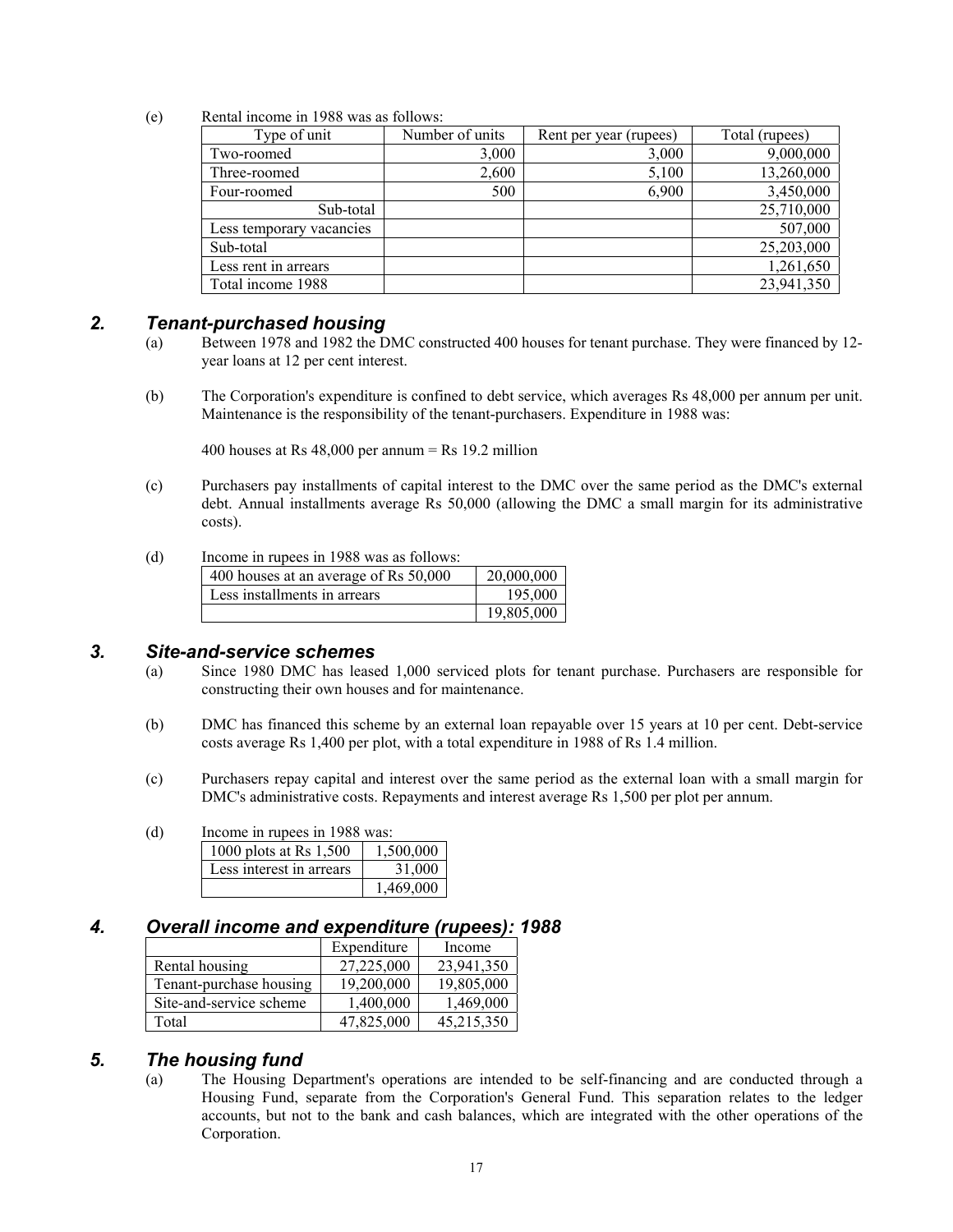(b) At the beginning of 1988, the Housing Fund had an accumulated deficit of Rs 6,233,337. This deficit increased to Rs 8,842,987 at 31 December 1988.

## **PART TWO: REVENUE GENERATION**

# **III. REVENUE GENERATION: INTRODUCTION**

#### *Trainers' note*

This chapter introduces discussion of revenue generation by establishing the basic distinction between taxing and charging as methods of financing services. It makes the normal distinction between public and private goods, and introduces the concepts of equity and efficiency. It also makes a further distinction between financing by national and local taxation (national taxpayers being involved both through direct central government funding and transfers to local government).

It will normally require one session to discuss these issues and ensure that these basic principles are grasped by participants. The subject matter can be illustrated by inviting course members to describe how certain services are financed in their own countries or cities such as water supply, refuse collection or education, and analyse the possible rationale for these practices. Education is a particularly interesting case for discussion as there are often examples of considerable variation in the use of fees, and the divisions of responsibility between central, provincial and local levels of government for varying levels of schooling.

#### *A. Introduction*

- 1. Municipalities in most developing countries have to meet costs of constructing and maintaining services, when costs are rising because of inflation, and demand is expanding because of increasing population. The task is to raise adequate revenue for both capital investment and recurrent expenditure - employment of staff, operation and maintenance of facilities, and servicing of debt. Such revenue will only be adequate if it grows with the demands made on it, i.e., in line with rising costs.
- 2. However, raising enough revenue is not the only task. Raising it fairly is also important. Indeed, the two tasks are interrelated, because unfairness is, in itself, an obstacle to revenue collection; inequity increases resistance, if people are being asked to pay more in taxes or charges than they can afford, or feel that they are bearing an undue proportion of the burden, compared with others.

## *B. Who pays?*

- 3. Some public services are financed by general taxation, and others by direct charging to the consumer. In the one case, every taxpayer has to contribute, regardless of his or her use of the service; in the other case payment depends directly upon provision and use. Looking purely at financing by taxation, there is a further distinction. Some services are paid for by the national taxpayer, through:
	- (a) Central government expenditures;
	- (b) Subsidies to public enterprises;
	- (c) Grants to local authorities.

Others are paid by the local taxpayer through:

- (a) Local taxes;
- (b) Local surcharges on national taxes.

#### *C. Taxing or charging*

- 4. What distinguishes a service financed by consumers from one funded by taxpayers? There are three important considerations or factors, which bear on the financing method to be followed. They are:
	- (a) Fairness;
	- (b) Economic efficiency;
	- (c) Administrative convenience.

## *Fairness*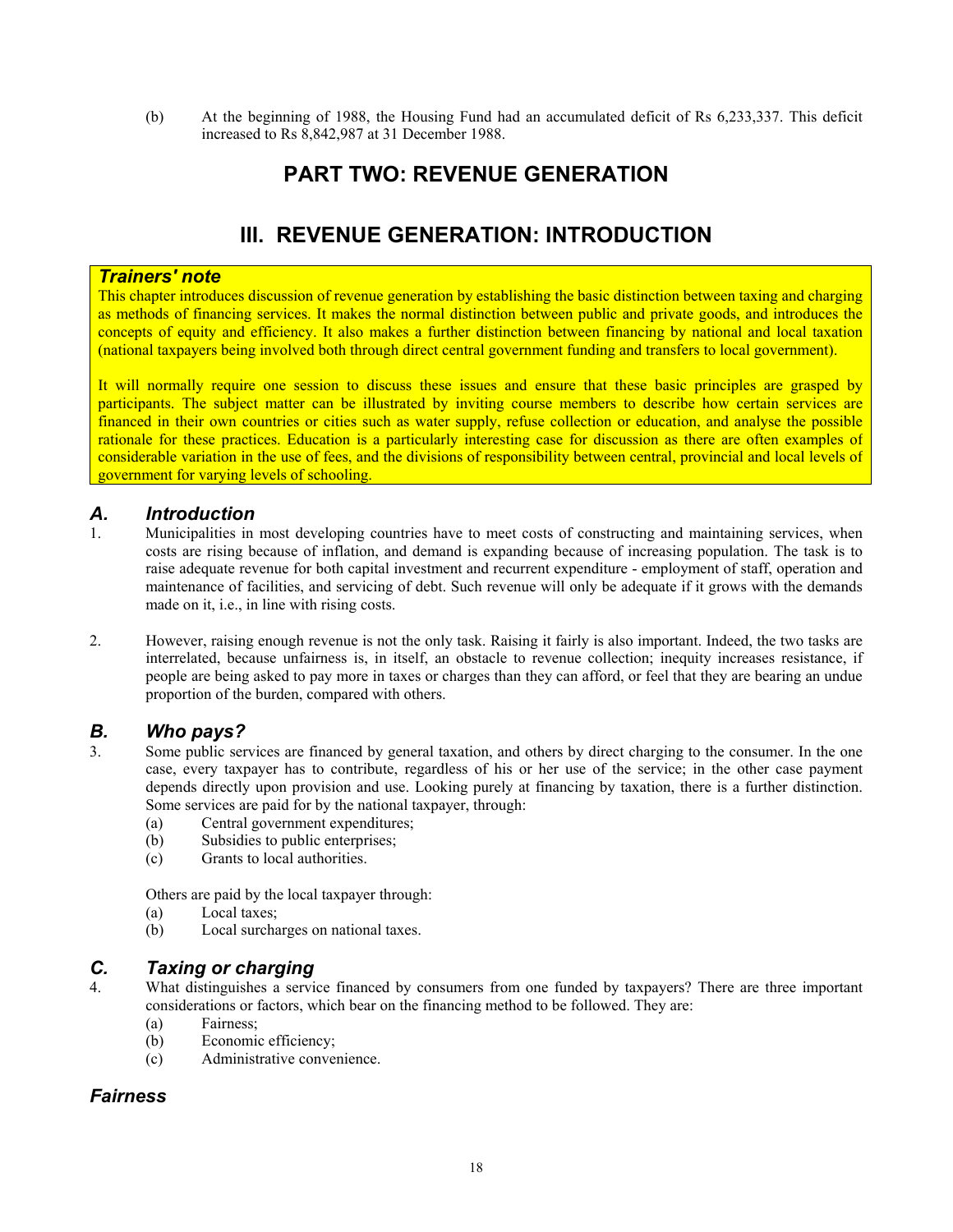- 5. The first consideration is fairness: broadly speaking, those who benefit should pay. If a service or, to be specific, the unit of a service benefits one person exclusively, that person should pay for it through a consumer charge. Examples might be a domestic electricity supply or a telephone extension. If a service benefits everyone collectively and indiscriminately, as does defense or disease control, the cost should be borne by taxation.
- 6. Many services fall between these two categories (known, respectively, as private and public goods). A service might benefit one person particularly but, nevertheless, have impacts on others; such impacts are known as externalities and may be positive or negative. Domestic water supplies benefit the individual household, and their cost can be measured; but they reduce communicable disease and, therefore, have wider benefit. Where the benefits are both private and public, a consumer charge subsidized from taxes might be justified, if it enables or encourages a large number of people to use the service. The mix of charge and subsidy should depend upon the balance of private and public benefit. Where the impacts are negative - for example, the congestion or pollution caused by city-centre parking - the charge can be punitive, i.e., above the level of the service cost, so as to discourage consumption.
- 7. There is a further aspect of fairness. Some services might be largely private goods with little externality, but be, nevertheless, regarded as "merit goods", i.e., basic human needs. Subsidization or, even, total financing from taxation might be regarded as right, to enable consumption by those who are too poor to meet a full consumer charge. This is often applied to primary education, medical care and, even, housing, the extent of subsidy depending on what an economy can afford and what contemporary values regard as a minimum standard or right. Critics argue, however, that such subsidization should be directed to general income support, so that the poor can exercise choice over the services they use.

## *Economic efficiency*

- 8. A second consideration is economic efficiency. Where individuals are free to choose how much of a service they consume, charging enables the price mechanism to play a crucial role in allocation of resources through:
	- (a) Rationing demand: on the basis that those who value the item or service most will be prepared to pay most;
	- (b) Providing the incentive to avoid waste;
	- (c) Providing signals to the supplier concerning the scale of production;
	- (d) Providing the resources to the supplier to increase supply.

Without a price, demand and supply are unlikely to be brought into equilibrium, and, thus, the allocation of resources will not be economically efficient. Water supplies and medicines are examples of costly goods for which charging is particularly supported on efficiency grounds. The problem, however, is that the market mechanism does not act perfectly. In many cases, the government is a monopoly supplier and might be tempted to charge more than the necessary cost of a service, either to reallocate resources or because of inefficient provision.

## *Administrative convenience*

9. A third factor is administrative convenience. Charges are, often, an easier form of revenue to collect than taxes, because they can, in most cases, be enforced through cutting off a service.

## *D. National or local taxing*

- 10. How does one distinguish between financing from national and local taxes? There are several arguments for fiscal decentralization, i.e., for paying for services by local rather than national taxes:
	- (a) A service might be a public good but may, nevertheless, benefit only those living in a particular locality;
	- (b) Local knowledge and choice might be the most accurate guide to what services are needed, leading to efficient use of resources;
	- (c) A careful and honest use of resources might result from the direct and visible accountability of officials to a local electorate;
	- (d) Political equilibrium might be secured, by allowing some division of power between central and local governments over choices of levels and directions of taxing and spending.
- 11. However, there are also arguments for national financing: